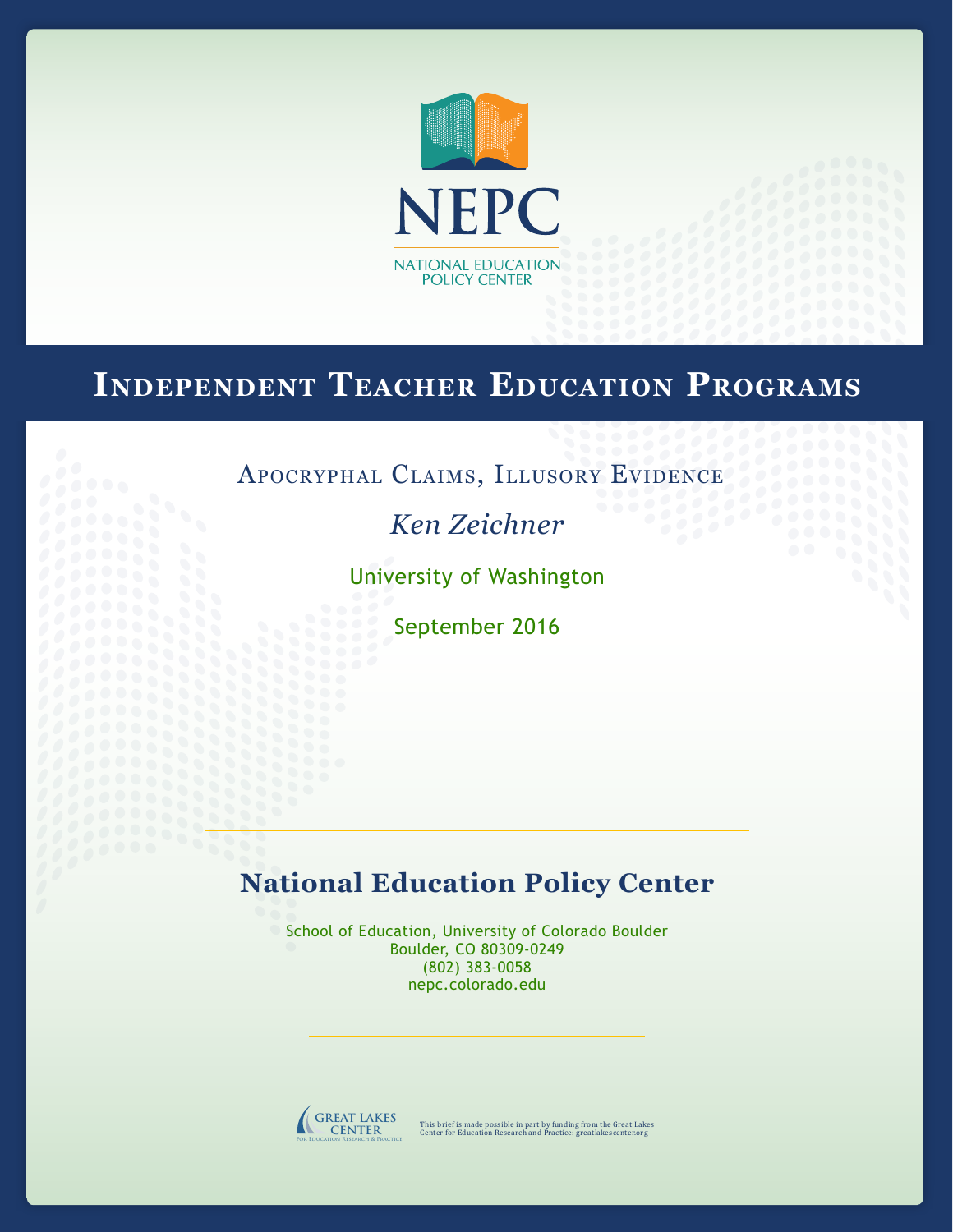**Kevin Welner** *Project Director* **Patricia Hinchey** *Academic Editor* **William Mathis**

*Managing Director*

**Alex Molnar** *Publishing Director*

Briefs published by the National Education Policy Center (NEPC) are blind peer-reviewed by members of the Editorial Review Board. Find NEPC publications at http://nepc.colorado.edu. NEPC editorial board: http://nepc.colorado.edu/editorial-board.

#### **Suggested Citation:**

Zeichner, K. (2016). *Independent Teacher Education Programs: Apocryphal Claims, Illusory Evidence*. Boulder, CO: National Education Policy Center. Retrieved [date] from http://nepc.colorado. edu/publication/teacher-education

*This material is provided free of cost to NEPC's readers, who may make non-commercial use of the material as long as NEPC and its author(s) are credited as the source. For inquiries about commercial use, please contact NEPC at nepc@colorado.edu.*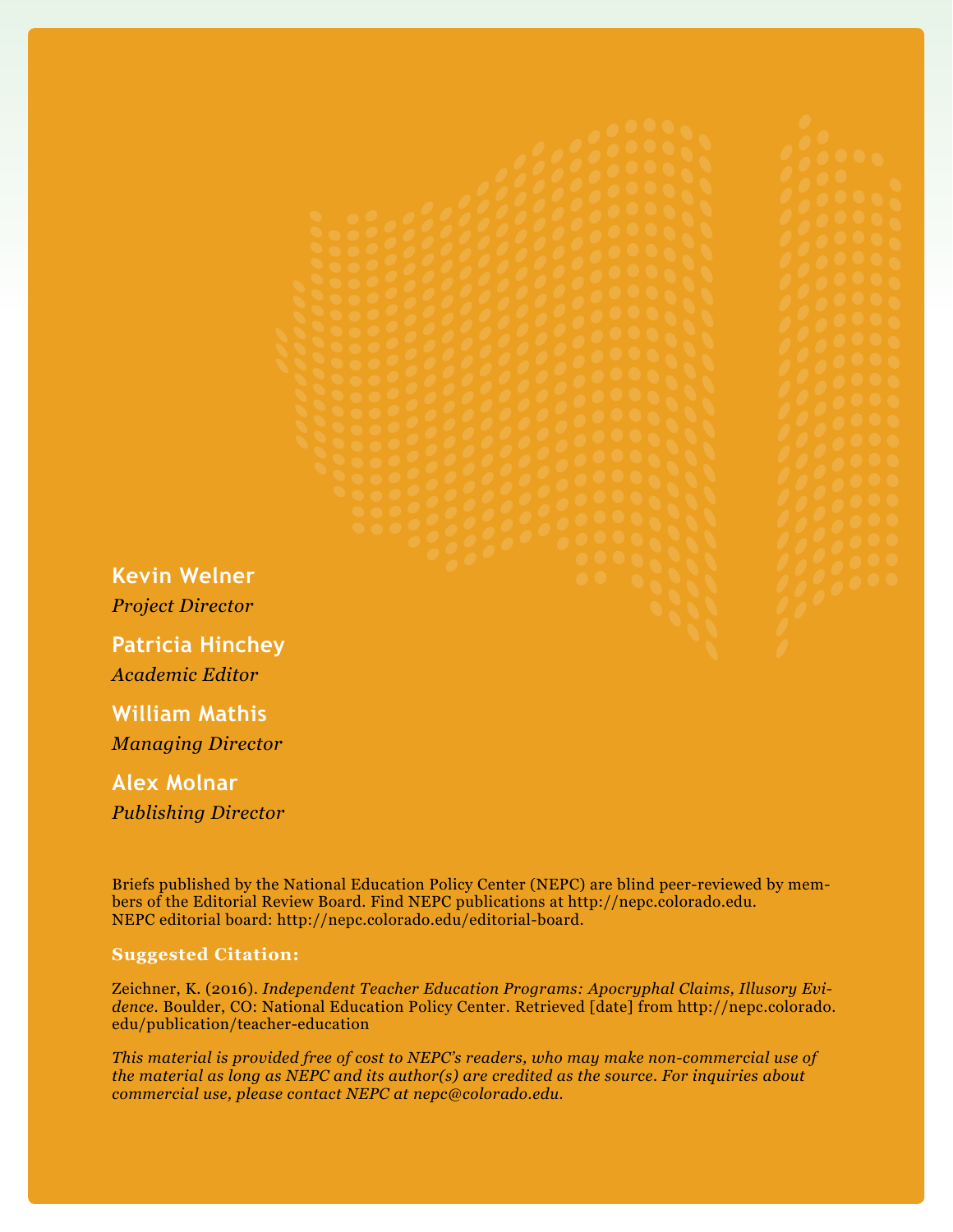## Independent Teacher Education Programs: Apocryphal Claims, Illusory Evidence

*Ken Zeichner, University of Washington*

## **Executive Summary**

Teacher education provided in U.S. colleges and universities has been routinely criticized since its inception in the early nineteenth century, sometimes deservedly. These programs are uneven in quality and can be improved. What makes today's situation different is an aggressive effort by advocacy groups and self-proclaimed social entrepreneurs to deregulate the preparation of teachers and to expand independent, alternative routes into teaching. This effort has gained considerable momentum and legitimacy, with venture capitalists, philanthropy, and the U.S. Department of Education all providing sponsorship and substantial funding. The strength of this effort is such that the U.S. may quickly proceed to dismantle its university system of teacher education and replace much of it with independent, private programs. The resulting system of teacher preparation may differ dramatically in its governance, structure, content and processes, moving away from its current location alongside legal, medical, and other professional preparation that pairs academic degrees with professional training.

Given the enormity of this prospective shift, policymakers should consider carefully the extant evidence about the nature and impact of different pathways into teaching, including the entrepreneurial, stand-alone programs that advocates proclaim to be the future of teacher preparation. This consideration is particularly critical because, to date, these new alternatives focus almost exclusively on preparing teachers to teach "other people's children" in schools within high-poverty communities—not on public school teachers in advantaged communities. Therefore, their entry into the field raises important questions not only about effectiveness, but also about equity.

After surveying historical and contemporary trends in teacher preparation, this policy brief reviews what is known about the quality of five of the most prominent independent teacher education programs in the U.S., including their impact on teacher quality and student learning. Independent teacher education programs should be understood to be a subset of alternative routes to teaching, and the five examined in this brief were included because they: (a) are not university-based, and (b) themselves provide most or all of the candidates' preparation. These five independent programs are: The Relay Graduate School of Education (Relay), Match Teacher Residency (MTR), High Tech High's Internship (HTH), iTeach, and TEACH-NOW. Excluded from this review are other alternative programs such as Teach for America (TFA) and TNTP (The New Teachers Project), because they differ significantly in that they have substantive partnerships either with universities or with other independent entities (such as the five listed above) that provide much of the candidates' preparation.

Two bodies of work are included in the analyses of what is known: 1) findings from syntheses of peer-reviewed research on alternative pathways into teaching, and 2) research and other sources of information about the five specific programs reviewed, including claims that enthusiasts make about program quality and internal evaluations of program impact. While many advocates assert that independent programs are bold, innovative, and successful in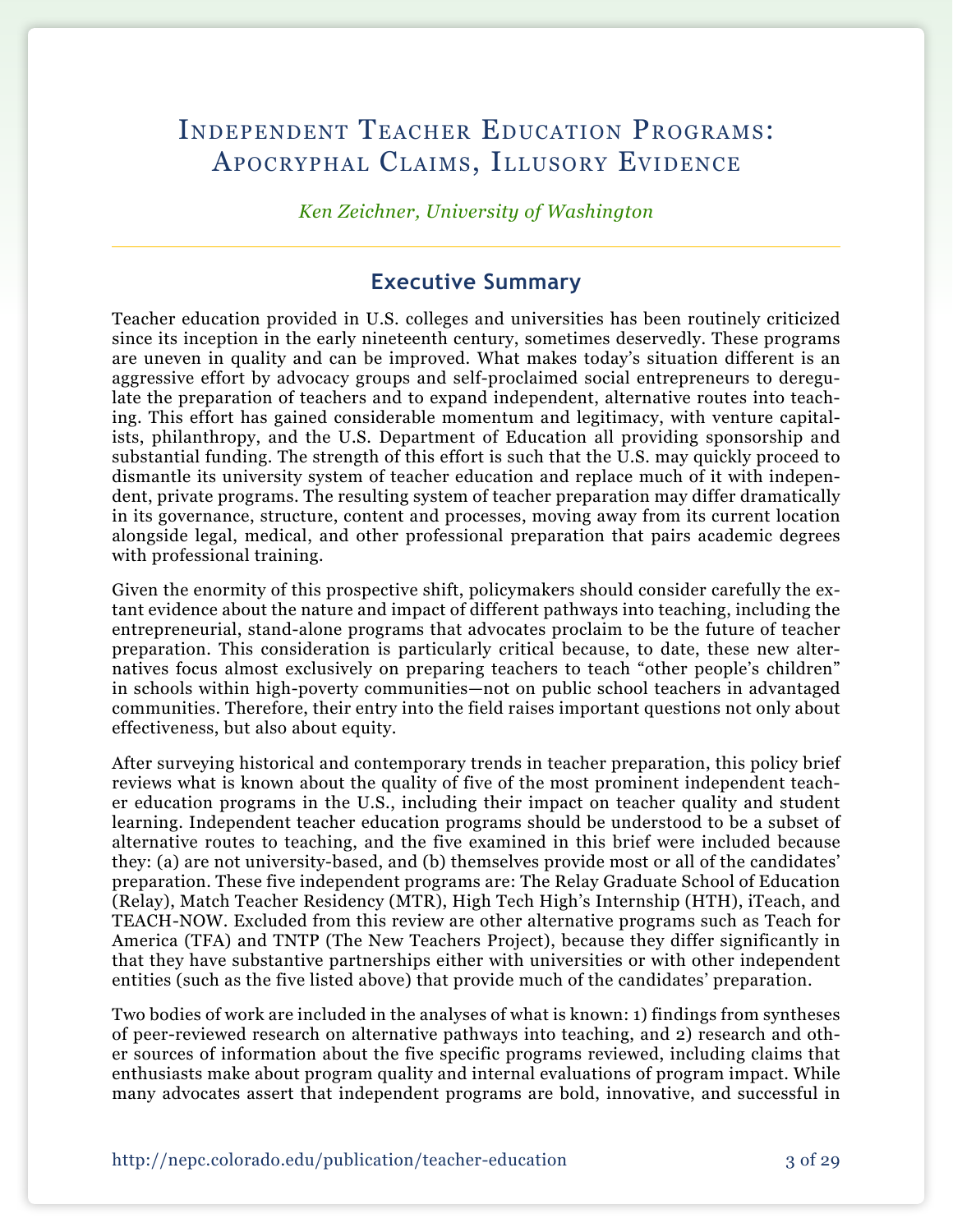accomplishing their goals, the analysis here demonstrates that such claims are not substantiated by independent, vetted research and program evaluations. This analysis indicates that the promotion and expansion of independent teacher preparation programs rests not on evidence, but largely on ideology. The lack of credible evidence supporting claims of success is particularly problematic given the current emphasis on evidence-based policy and practice in federal policy and professional standards.

The analysis also concludes that two of the programs, MTR and Relay, contribute to the inequitable distribution of professionally prepared teachers and to the stratification of schools according to the social class and racial composition of the student body. These two programs prepare teachers to use highly controlling pedagogical and classroom management techniques that are primarily used in schools serving students of color whose communities are severely impacted by poverty. Meanwhile, students in more economically advantaged areas have greater access to professionally trained teachers, less punitive and controlling management practices and broader and richer curricula and teaching practices. The teaching and management practices learned by the teachers in these two independent programs are based on a restricted definition of teaching and learning and would not be acceptable in more economically advantaged communities.

Findings from the analysis of research on alternative pathways into teaching and from the analysis of available evidence on the nature and impact of independent teacher education programs have several implications for teacher-education policymaking. The following four specific recommendations are based on those findings:

- State and federal policymakers should not implement policies and provide funding streams that promote the development and expansion of independent teacher education programs unless and until substantive credible evidence accrues to support them. There currently is minimal evidence.
- State policymakers should be very cautious in authorizing "teacher preparation" academies" under a provision in the new federal education law (Every Student Succeeds Act, or ESSA). Such authorization would exempt those programs from the higher standards for teacher preparation that states typically seek to enforce for other teacher education programs. Policies should hold all teacher preparation programs to clear, consistent, and high standards.
- Teacher education program quality should be determined by an analysis of the costs and benefits of multiple outcomes associated with the programs. Policymakers should thus reject the argument made by two of these five programs (MTR and Relay) that the sole or overriding indicator of teacher and program quality should be students' standardized test scores.
- • State and federal policies that are designed to support the development of independent teacher education programs should include monitoring provisions to ensure that they do not contribute to a stratified system, where teachers serving more economically advantaged communities complete programs in colleges and universities to become professional educators, while teachers serving low-income communities receive only more technical, narrow training on how to implement a defined set of curricular, instructional and managerial guidelines.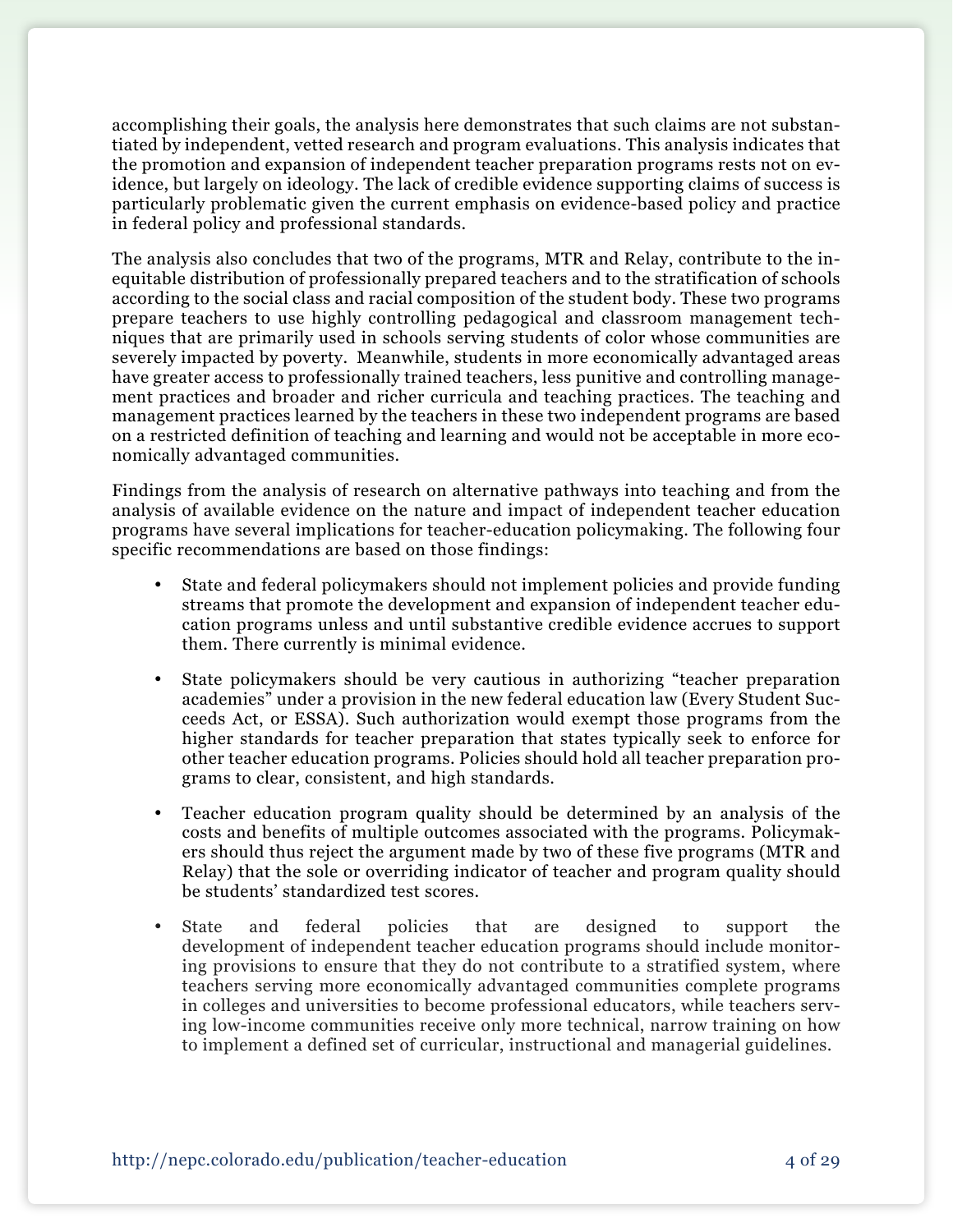## Independent Teacher Education Programs: Apocryphal Claims, Illusory Evidence

### **I. Introduction**

Over the last 25 years, a variety of people and organizations have been increasingly critical of teacher education programs in colleges and universities, which some in the media have branded "an industry of mediocrity."1 Such criticisms typically focus on issues regarding programs' intellectual rigor, practical relevance, and ability to meet schools' staffing needs. This is not a new development, however. Teacher education programs in colleges and universities have been criticized from their inception.<sup>2</sup> What is new about the current critiques is that these criticisms have—with the help of philanthropists, think tanks and advocacy groups, the U.S. Department of Education, and policymakers—been coupled with aggressive promotion of new programs outside of higher education intended to "disrupt" the teacher education field and stimulate innovation.3

These new programs, developed by so-called social entrepreneurs—people who apply business approaches to social services and needs—have been referred to as 2.0 programs. Advocates of these programs have declared college and university programs obsolete and warned that if they are not realigned with the newer programs, they will disappear.

The next decade will see the proliferation of teacher prep 2.0 models as the benefits of their collective approach to teacher education become better known and more widely recognized… Those programs that fail to join this learning community will soon reveal their obsolescence and find themselves struggling to justify their existence. Demand will shift to more relevant, affordable and flexible programs where teachers are held to high professional standards of knowledge and skill under advisement of strong instructors and coaches who are committed to improving a teacher's effectiveness.4

To determine whether such claims and predictions are grounded in credible evidence, this brief analyzes what is known about the quality of independent teacher education programs in the U.S., including their impact on teacher quality and student learning.5

Independent teacher education programs should be understood to be a subset of alternative routes to teaching, and they are included in this brief if they (a) are not university-based, and (b) themselves provide most or all of the candidates' preparation. Included in the analysis are five independent teacher education programs initiated within the last 15 years: The Relay Graduate School of Education (Relay), Match Teacher Residency (MTR), High Tech High Internship (HTH), iTeach, and TEACH-NOW. While these five programs differ from each other in some ways, they also share some similarities, as detailed below. Excluded from the review are alternative programs not based at universities that outsource much of their teacher preparation to universities or other independent providers. These excluded programs include, for example, TFA (Teach for America), TNTP (The New Teacher Project), Urban Teachers, Aspire Teacher Residency, and the Chicago Teacher Residency.

Given recent state and federal policies and incentives that have supported the rapid growth of independent programs, and given the declining enrollments in many college and university programs,<sup>6</sup> it is important to examine the quality of the evidence available to support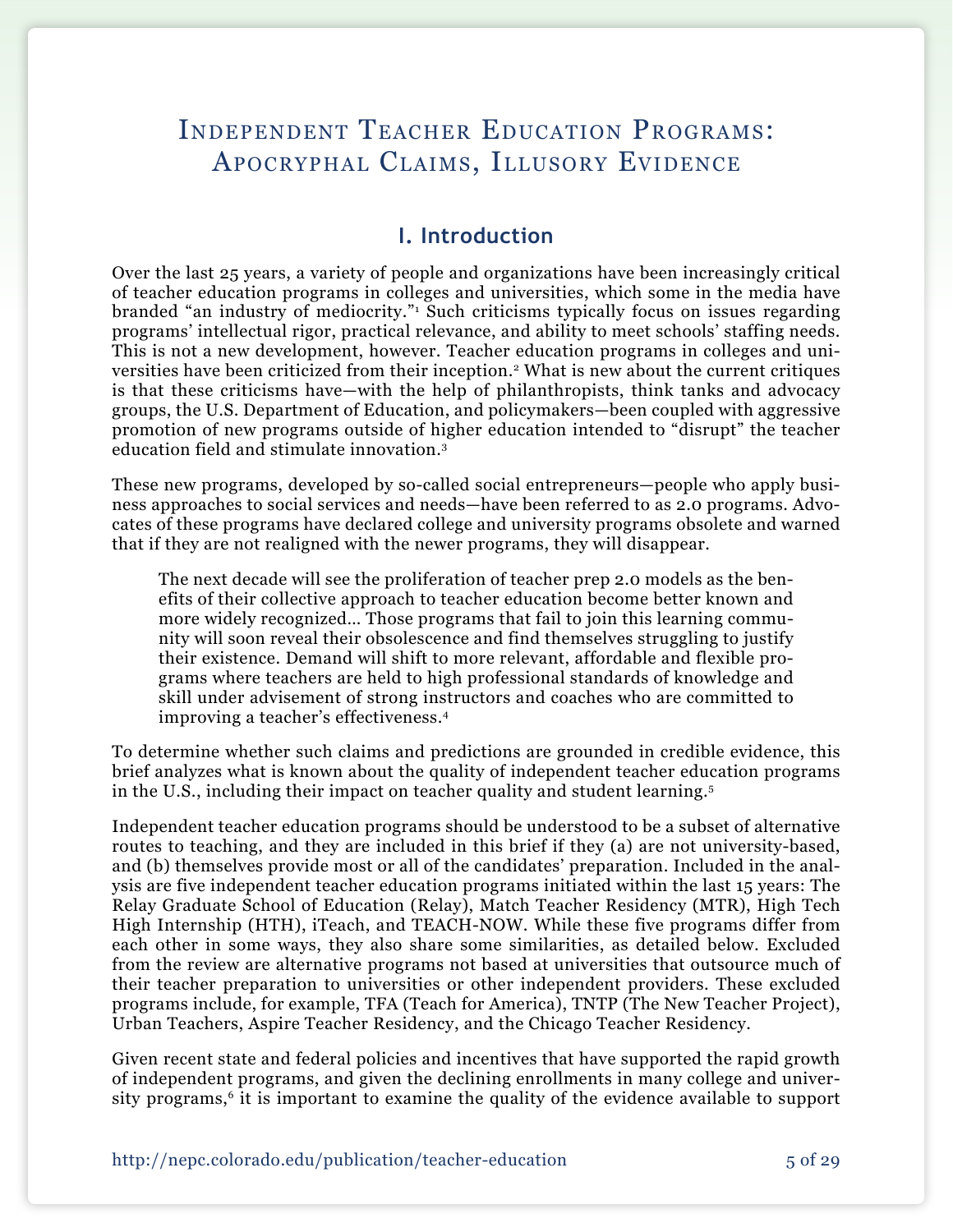this significant shift in U.S. teacher preparation. Close examination is also important because the countries that lead in international comparisons of educational equity and quality rely on consistent and substantial government investment in strong university systems of teacher preparation—in contrast to current U.S. trends.7 There are no examples of high-performing education systems that have relied heavily on the kind of deregulation and market competition, grounded in test-based accountability, that many supporters of independent teacher education programs promote.8

The need to critically consider current trends is also important because teacher quality is interwoven with equity issues. The teachers prepared by these programs overwhelmingly teach in schools located in lower-income communities of color. At a time when inequities among U.S. schools have been documented over and over again, and when schools are steadily becoming increasingly segregated9, it is especially important to understand the impact of new programs intended to supply teachers most likely to teach "other people's children"10 in schools within communities suffering high levels of poverty. It is, after all, the perceived lack of highly qualified teachers in such schools that is often used to justify the push for new forms of teacher education.

## **II. Alternative Pathways into Teaching in the U.S.: Past, Present and Future**

#### **The Past**

Historically the U.S. has had many different pathways to teaching, including school district sponsored programs, academies, seminaries, teacher institutes, normal schools, teachers colleges, community colleges, and four-year colleges and universities. In fact, for much of the nation's history, most teachers entered teaching through what would be referred to today as "alternative routes,"<sup>11</sup> including a substantial number of teachers who were prepared in school district programs and in programs developed to prepare African Americans, Native Americans, and Latinos to teach in segregated schools in their communities.12 For only a very brief period (approximately 1960-1990) did colleges and universities hold a virtual monopoly in teacher education.<sup>13</sup>

Beginning in the mid-1980s, there has been steady growth in the number of alternatives to the traditional undergraduate and post-graduate college and university models of teacher education. Some of the earliest of these included programs run by states (such as the New Jersey Provisional Teacher Program begun in 1985) and school districts (such as the LA Unified School District Teacher Trainee Program launched in 1984, and the Houston Independent School District Teacher Trainee Program initiated in 1985).<sup>14</sup> During this early period, the state of Florida required all districts to offer competence-based alternative certification programs, developed either by the state for a district or developed by a district and approved by the state.<sup>15</sup>

Additionally, many colleges and universities sponsored alternative programs. These typically offered either the standard institutional program at more convenient times and locations, to attract people with commitments that precluded their participation in the traditional program, or were alternative academic programs with reduced requirements.16 The majority of the alternative routes to teaching have been sponsored by colleges and universities.17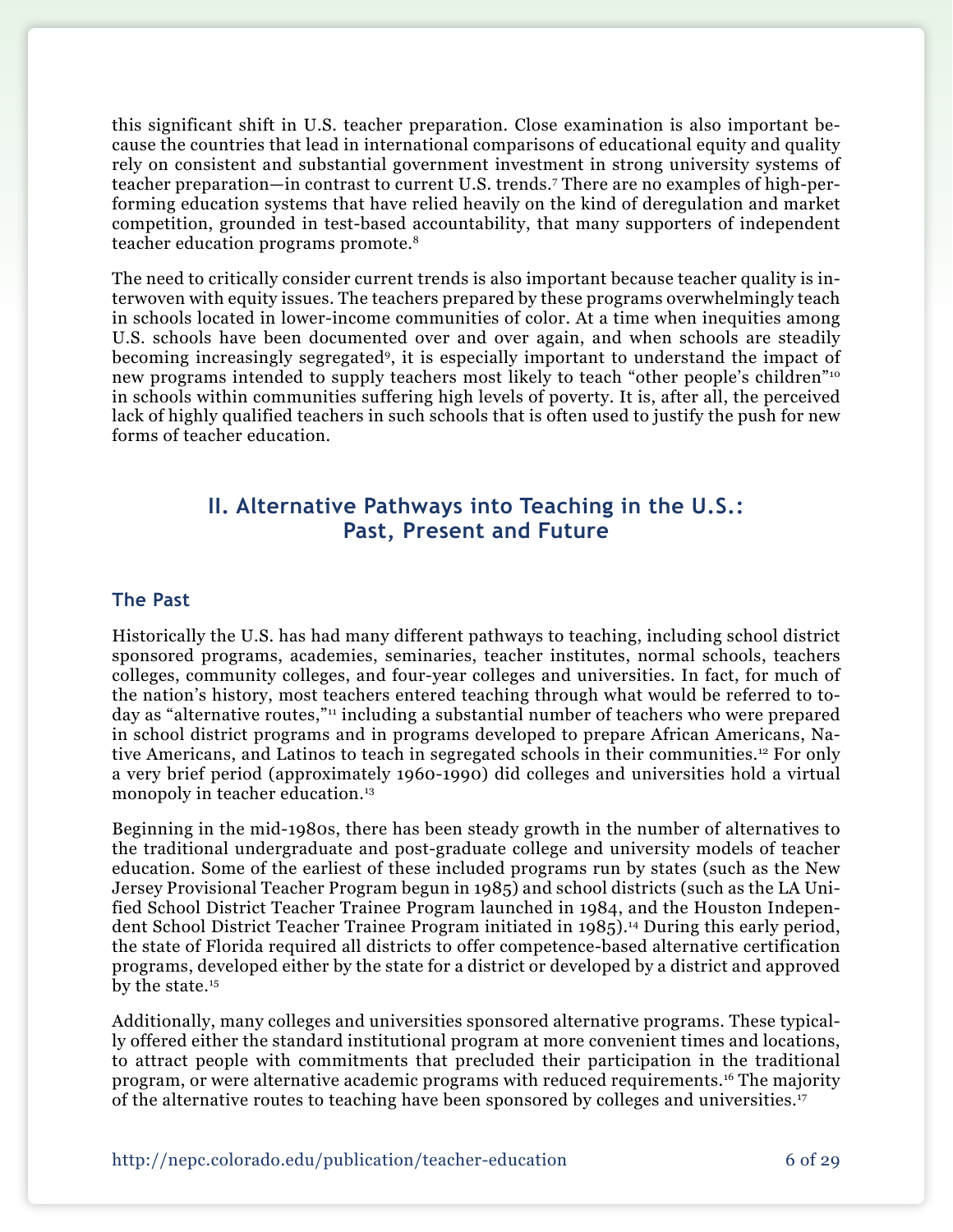There are several reasons for the growth of alternatives to the campus-based teacher education programs that had dominated the field for three decades. Perhaps the most often cited rationale for alternative programs has been the need to address real or projected shortages in particular disciplines and in hard-to-staff schools in urban and remote rural areas, where high teacher attrition rates are common. The specialty areas often said to have shortages include special education, bilingual/ English-learner education, mathematics and science. To meet perceived needs, alternative routes can potentially draw people into teaching who might not otherwise consider becoming teachers and can potentially attract people seeking career changes—retired military personnel and engineers, for example. Other efforts tried to attract more people of color into teaching, so that the nation's teaching force would better reflect the diversity of American society and of the pupils in public schools.18

In addition, the financial costs and time commitment of university teacher education might be a barrier keeping potentially good teachers out of teaching, thus making lower cost and less lengthy alternatives desirable.19 Also, new pathways to teaching were seen by some policymakers as better alternatives to the large number of "emergency" credentialed teachers that existed in some areas of the country.20

Persistent criticism of schools and colleges of education also fueled the reemergence of alternative pathways. Critics charged that traditional programs did not prepare teachers willing to teach in the hard-to-staff schools that needed them, and they also charged that even those who were willing to try were not adequately prepared to be successful over time.<sup>21</sup> Pointing out (correctly) that students who most needed high-quality teachers instead typically are given the nation's least prepared and least experienced teachers,<sup>22</sup> critics of schools and colleges of education attributed this problem to inadequate preparation of teachers willing and able to teach in urban and remote rural schools in high-poverty areas.<sup>23</sup>

Finally, some support for alternative certification programs came from within the college and university teacher education community, based on the supposition that new programs would stimulate innovation in the field.<sup>24</sup>

#### **The Present**

The founding of Teach for America (TFA) in 1990 marked the beginning of a shift in the nature of the alternatives provided for students and schools in high- poverty areas. Rather than academic institutions, states, and districts, private entities began assuming a significant role in developing alternative programs. Initially, because of the "highly qualified" teacher provisions in No Child Left Behind (NCLB) and in state certification policies, TFA and other programs like it (such as The New Teacher Project, or  $TNTP$ )<sup>25</sup> partnered with accredited college and university programs. However, changes in federal and state regulations<sup>26</sup>—incentivized in part by the U.S. Department of Education<sup>27</sup>—later made it possible for independent teacher education providers to offer their own programs independent of colleges and universities.28

Generally, then, since the time of early authorization of internship and teacher trainee programs in California as well as similar programs in Texas and New Jersey during the 1980s, there has been a steady increase in alternative certification programs. And, during the last decade, there has also been a steady increase in independent programs that provide all of the preparation themselves, with no partnering college or university.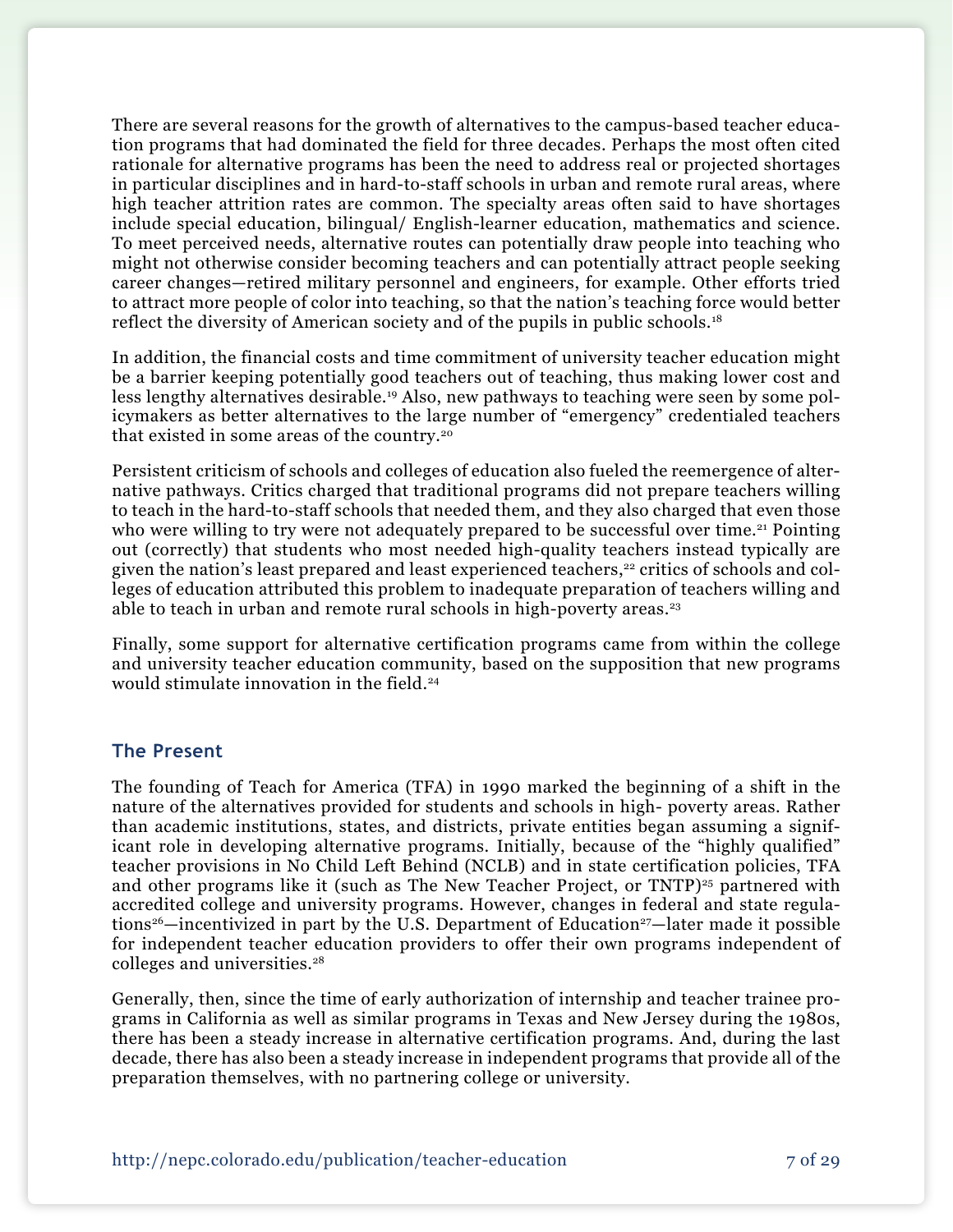The expansion of such independent programs seems partially linked to the shortages of teachers nationwide that are a result of three factors: declining enrollments in college and university preparation programs, the lack of alignment between the teachers who are prepared to teach and the hiring needs of districts, and the salaries and working conditions for teachers.29 For example, in the fall of 2015, there were still approximately 300 unfilled teaching positions on the opening day of school in the Denver Public Schools, and then in May 2016, Relay announced that it would soon be setting up a new campus of its teacher certification program there. College and university teacher education program enrollments are declining in many parts of the country,<sup>30</sup> and some states that are facing teaching shortages are actively seeking the entry of new program providers. This is true even in states like Washington that historically have resisted expanding teacher preparation beyond colleges and universities. For example, in June 2016, as a result of teacher shortages in Washington in certain subjects and in particular geographical areas, the Washington Professional Educator Standards Board issued a call for new providers to offer alternative programs:

#### Seeking New Alternative Route Program Providers

Our Alternative Route program provider interest is growing in the community college, non-profit, and university systems. We are excited to see new providers interested in becoming approved programs and offering Alternative Route programs. If you are interested in becoming an approved Alternative Route provider, please contact... We will be hosting provider information sessions for interested parties in the Summer and Fall.31

The growth of independent alternative route providers has also been driven by the steady growth of national charter school networks, such as Rocketship and the Knowledge is Power Program (KIPP). These networks can and do run their own programs specifically designed to prepare teachers for their schools.32 For example, Relay was founded by the leaders of three charter school networks (Achievement First, KIPP, and Uncommon Schools), and both Match and High Tech High charter schools founded their own independent teacher certification programs (MTR and HTH). Philanthropic and government resources have supported such growth by promoting the deregulation of teacher education, which has allowed independent teacher education programs and networks to compete with college and university teacher education programs.33

A concurrent decline in philanthropic support for college and university-based teacher education has been coupled with substantial reductions in state funding for the public universities that prepare most of the nation's teachers, sparking tuition increases and exacerbating the disincentive of cost.34 The attractiveness of a shorter and cheaper alternative route increases if the price tag goes up for the higher-education option. Such declining support for the public universities where most U.S. teachers are still prepared is, not surprisingly, creating a two-tiered system of teacher preparation. Increasingly, non-university programs are preparing teachers who will serve students in high-poverty communities ("other people's children"), while colleges and universities continue to prepare teachers who will predominantly serve students in more economically advantaged middle class communities. Unless the alternative routes taken by teachers heading to less advantaged communities are of high quality, this extension of the bifurcation of the public school system in the U.S. is likely to widen the opportunity gaps for learning that currently exist.<sup>35</sup>

The twin trends noted earlier—deregulation and the fostering of competitive environments are associated with the ascendency of a market ideology of education reform. Placing their confidence in private sector solutions to social problems, advocates of greater deregulation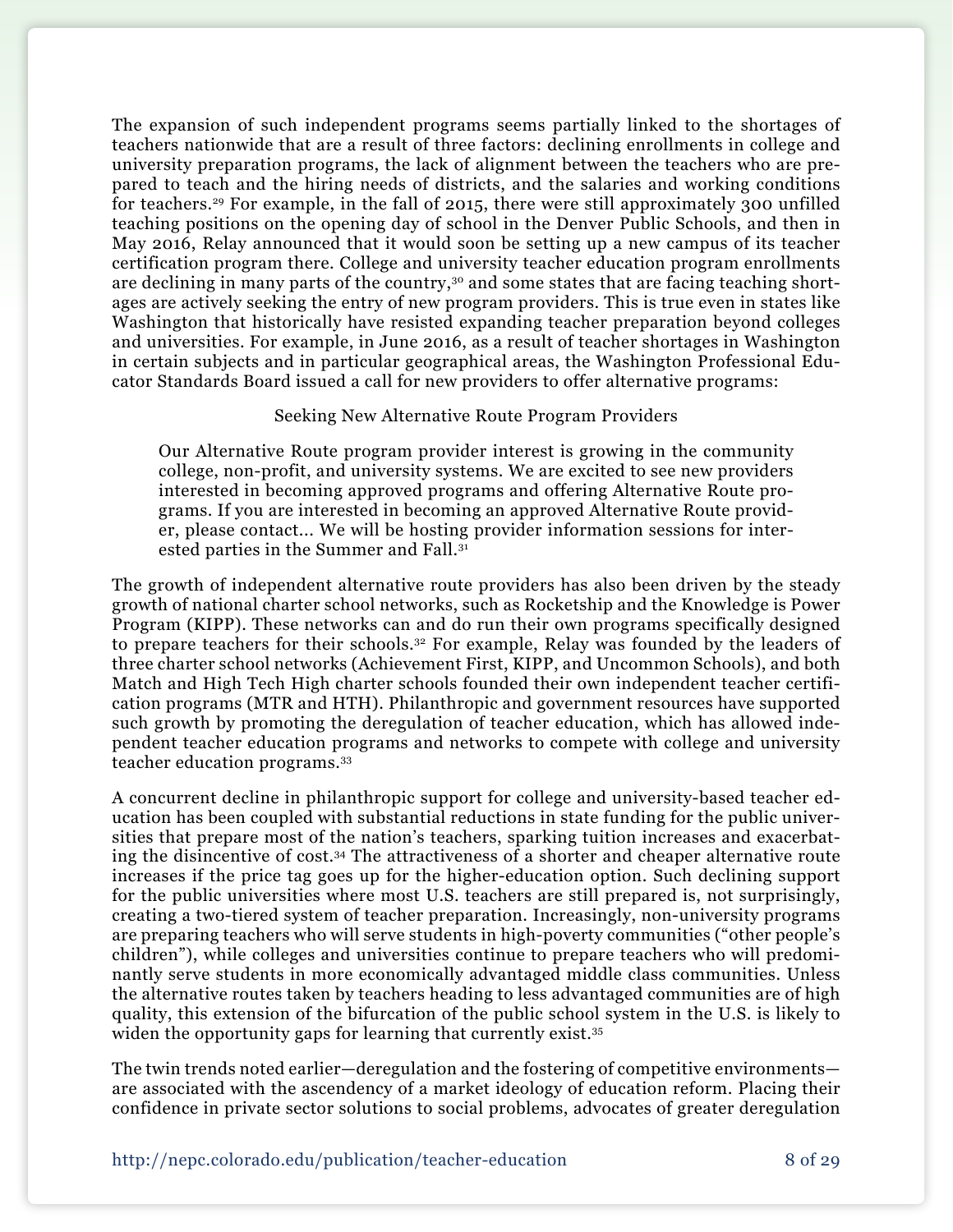and market competition consistently work to foster greater and greater choice and competition in the education "marketplace."36 Philanthropic and government entities have adopted this perspective and supported the growth of privately run charter schools to compete with public schools overseen by local school districts.37 Similarly, philanthropists, venture capitalists, and the U.S. federal government have all promoted policies and provided substantial funding to enable expanded development of independent teacher education programs,38 asserting that the new independent programs will pressure college and university programs to innovate and thus raise the overall quality of teacher preparation. For example, Rick Hess of the American Enterprise Institute has argued:

…weaker teacher preparation programs would likely fall by the wayside. The fact that Schools of Education could no longer rely on a captive body of aspiring teachers would expose them to the cleansing winds of competition. Schools would have to contribute value by providing teacher training, services, or research that created demand and attracted support—or face significant cutbacks.39

Implicitly endorsing this perspective, the federal government has recently enacted legislation—the "teacher preparation academy" provision in the 2015 Every Student Succeeds Act (ESSA)—that provides a potentially significant push toward an even more competitive environment for teacher education, with fewer safeguards on teacher quality.

#### **Going Forward**

 The teacher preparation academy provision is part of ESSA's Title II. The concept was first promoted in 2011 under the title of the "Great Teachers and Principals Act" (or GREAT Act) and failed to pass Congress in two different sessions. It was originally developed by leaders of the New Schools Venture Fund, the Relay Graduate School of Education, and several members of Congress as a way to provide additional financial support for the growth of programs like Relay.40 Importantly, states are not required by this ESSA provision to authorize the academies; if they do, they will open the door to lower standards for teacher preparation programs in several specific ways.

For example, states that authorize academies and use their Title II funds to support them will be required to allow the teacher-education students to serve as teachers of record while enrolled in the academies—essentially allowing individuals with little or no preparation to serve as professional teaching staff. States will also be required to exempt academies from "unnecessary restrictions" on their operational methods. Specifically, states will not be able to do any of the following: require academy faculty to have advanced degrees; require academies to seek accreditation; or impose regulations on undergraduate or professional coursework. For example, states will not be able to require teacher candidates in academies to have an academic major in the subjects they teach. These sorts of requirements are generally mandated by states for traditional college and university teacher education programs.

#### **About the Rationale for Current Trends**

Two primary narratives underlie the desire by philanthropists, venture capitalists, and federal policymakers to disrupt the field of teacher education and bring in new programs developed by social entrepreneurs. First is a derisive narrative about university teacher education that insists schools of education have failed and therefore their role in preparing teachers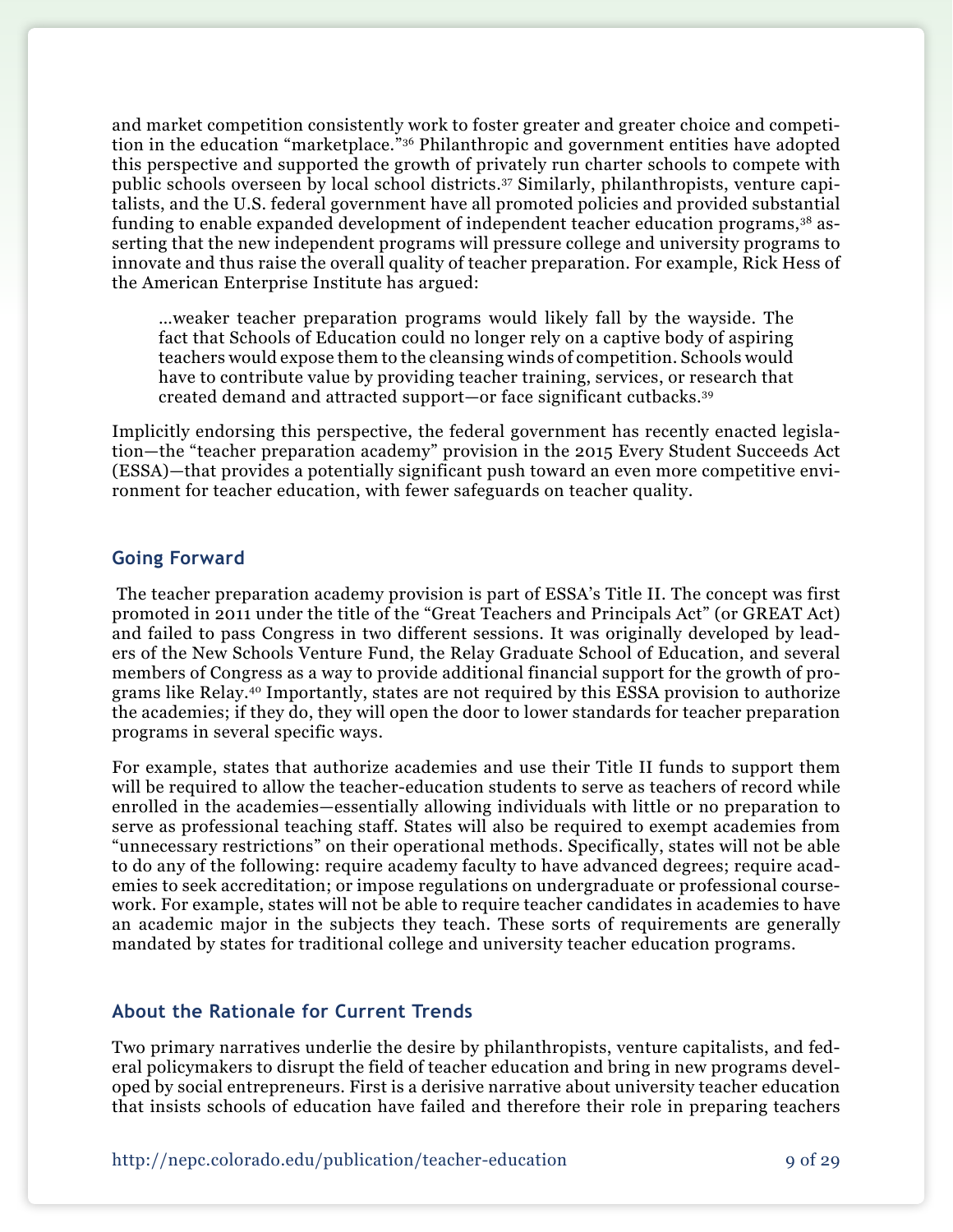should be reduced.41 Second is the contention that deregulation and market competition will raise the quality of teacher preparation.

The first contention does find some support among researchers and leaders; there are indeed problems in university teacher education programs that have been documented for many years.42 Attempts to address these problems have focused on raising the standards for entry to and exit from teacher education programs, strengthening the connections between the coursework and clinical components of programs, and a stronger focus on teaching teachers how to enact research-based teaching practices.<sup>43</sup> Today's charge that university programs have totally failed (and should therefore be replaced) is overstated. This overstatement is grounded in part on instances of advocates manipulating or misrepresenting research and then using the distorted pictures of research evidence to discredit university programs and to promote non-university programs.44

For example, in a 2012 Congressional hearing on Alternative Certification, both the committee chair and members of the "expert panel" stated that a 2005 report<sup>45</sup> sponsored by the American Educational Research Association, synthesizing research on the effects of alternative pathways into teaching, concluded that "there were no differences in teacher efficacy or teaching competence, as measured by classroom observations, between alternatively and traditionally certified teachers."46 This and similar statements made during the hearing contradict the actual conclusions of the research review. In fact, the review itself explicitly warned against selective use of research evidence to support specific positions on pathways to teaching, and it found extant credible research insufficient to provide a definitive answer to the exceedingly complex question of comparative program quality.47 Additional discussion of this point appears below, in a review of existing peer-reviewed literature.

### **III. Characteristics of the Five Independent Programs**

The five post-baccalaureate independent programs reviewed in this brief vary along several dimensions (see Table 1). One dimension is how much, if any, preparation students receive before assuming responsibility for a classroom. In the iTeach Internship option, TEACH-NOW, and High Tech High Internship (HTH) program, many of the students are teachers of record while they complete most or all program requirements. This is also true for all of those enrolled in the original Relay model.<sup>48</sup> In contrast, both MTR, and Relay's new Teacher Residency option provide students with a year of preparation under the guidance of a mentor teacher before they become teachers of record. In the iTeach clinical option (which is a very small part of the iTeach enrollment), iTeach students are not teachers of record until they first complete coursework and a 12-week supervised clinical experience under the supervision of a mentor teacher.<sup>49</sup>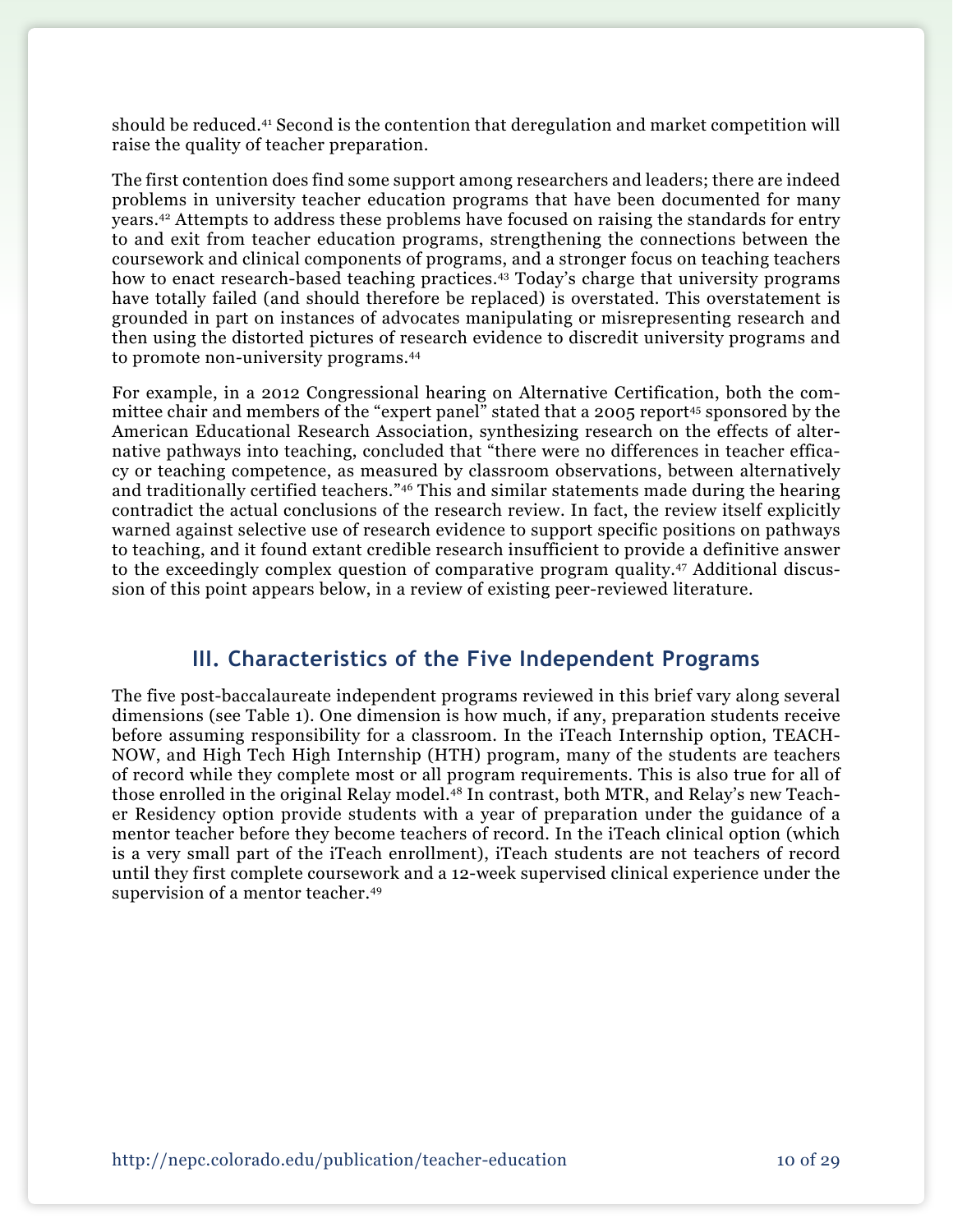|  | <b>Table 1- Independent Certification Programs</b> |  |  |
|--|----------------------------------------------------|--|--|
|--|----------------------------------------------------|--|--|

| Name of<br>Program and<br>Date of Es-<br>tablishment      | <b>Who Runs</b><br>the Pro-<br>gram                         | 2015-2016<br><b>Enrollment</b>                                                                                          | Length of<br>Program(s)                                                                                            | Type of<br>Program:<br>Early<br>entry <sup>1</sup> or<br>Residency <sup>2</sup>       | Location(s)                                                                                                                                                                                                              | <b>Regional and</b><br><b>National Ac-</b><br>creditation                                                                                               | <b>Online Learn-</b><br>ing Compo-<br>nents                                                                                                                                                     |
|-----------------------------------------------------------|-------------------------------------------------------------|-------------------------------------------------------------------------------------------------------------------------|--------------------------------------------------------------------------------------------------------------------|---------------------------------------------------------------------------------------|--------------------------------------------------------------------------------------------------------------------------------------------------------------------------------------------------------------------------|---------------------------------------------------------------------------------------------------------------------------------------------------------|-------------------------------------------------------------------------------------------------------------------------------------------------------------------------------------------------|
| Relay GSE <sup>3</sup><br>2011                            | Relay Gradu-<br>ate School of<br>Education                  | Certification<br>$-120$<br>Degree &<br>certification<br>$-836$                                                          | Residency<br>$program - 2$<br>years<br>Master of<br>Arts in Teach-<br>ing certifica-<br>tion program<br>$-2$ years | Residency<br>Program<br>Master of<br>Art in Teach-<br>ing program<br>- Early<br>Entry | Baton Rouge <sup>4</sup><br>Chicago<br>Connecticut <sup>5</sup><br>Delaware<br>Denver <sup>6</sup><br>Houston<br>Memphis<br>Nashville <sup>7</sup><br>New Orleans<br>New York City<br>Newark<br>Philadelphia &<br>Camden | Council for the<br>Accreditation of<br><b>Educator Prepa-</b><br>ration &<br>Middle States<br>Commission on<br>Higher Educa-<br>tion Accredita-<br>tion | Residency Pro-<br>$gram - around$<br>40% of content<br>is delivered<br>online <sup>8</sup><br>Master of Arts<br>in Teaching -<br>around 40% of<br>content is deliv-<br>ered online <sup>9</sup> |
| Match Teacher<br>Residency <sup>10</sup><br>2008*         | The Charles<br>Sposato Grad-<br>uate School of<br>Education | First-year<br>students $-41$<br>Second year<br>students $-38$                                                           | 2 years                                                                                                            | Residency                                                                             | <b>Boston</b>                                                                                                                                                                                                            | Has applied for<br>regional accred-<br>itation from the<br>New England<br>Association of<br>Schools and<br>Colleges                                     | None                                                                                                                                                                                            |
| High Tech<br>High Intern<br>Program <sup>11</sup><br>2004 | High Tech<br>High Cre-<br>dentialing<br>Program             | Intern Pro-<br>gram-<br>Year 1 - 38<br>students<br>Internship<br>program -<br>2nd year - $45$<br>students <sup>12</sup> | 2 years                                                                                                            | <b>Early Entry</b>                                                                    | San Diego coun-<br>ty, California                                                                                                                                                                                        | None                                                                                                                                                    | 1-2 preservice<br>courses are de-<br>livered online                                                                                                                                             |

\*Note: This date was originally stated to be 2012, not 2008. In fact, MTR was started in 2008; the 2012 date was the beginning of Sposato.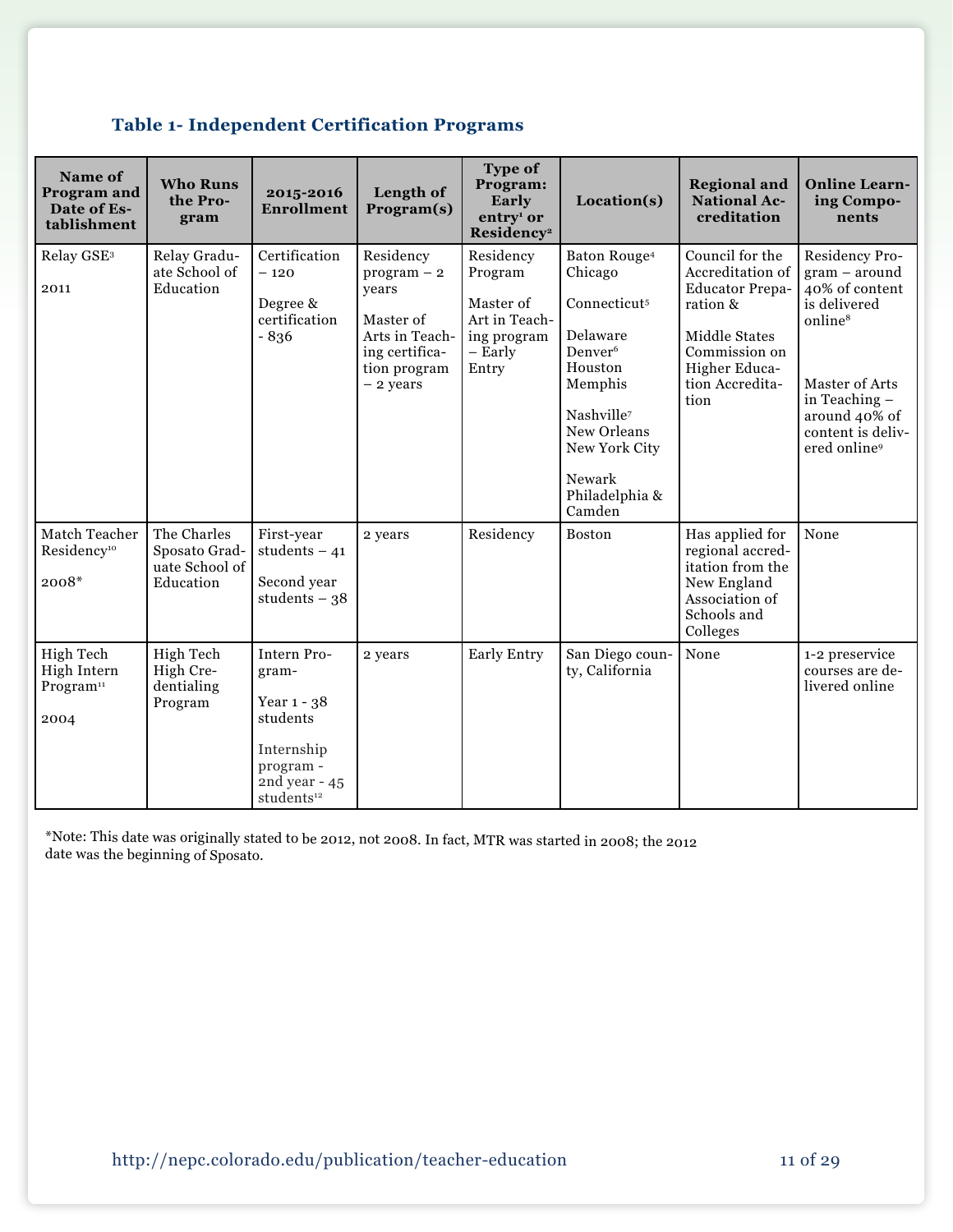| iteachU.S.13<br>2003            | iteachU.S.                                        | 2,049 | Internship<br>option-2<br>semesters of<br>internship as<br>the teacher of<br>record<br>(Students<br>have up to 2<br>years to finish<br>the program)<br>Clinical<br>teaching-one<br>semester of<br>clinical teach-<br>ing under the<br>supervision<br>of a mentor<br>teacher along<br>with self<br>paced course-<br>work that can<br>be completed<br>in 6 months-1<br>year | Internship<br>$Program -$<br>Early Entry <sup>14</sup><br>Clinical<br>Teaching<br>program<br>option-<br>Residency                                                                                                                                                                                                              | Texas-Intern-<br>ship and Clini-<br>cal option<br>Louisiana and<br>Hawaii-Intern-<br>ship option only | Council for the<br>Accreditation of<br><b>Educator Prepa-</b><br>ration                                                                                                      | All coursework<br>is completed<br>online                               |
|---------------------------------|---------------------------------------------------|-------|---------------------------------------------------------------------------------------------------------------------------------------------------------------------------------------------------------------------------------------------------------------------------------------------------------------------------------------------------------------------------|--------------------------------------------------------------------------------------------------------------------------------------------------------------------------------------------------------------------------------------------------------------------------------------------------------------------------------|-------------------------------------------------------------------------------------------------------|------------------------------------------------------------------------------------------------------------------------------------------------------------------------------|------------------------------------------------------------------------|
| TEACH-NOW <sup>15</sup><br>2012 | TeachNow /<br>Educatore<br>School of<br>Education | 800   | Teacher<br>Preparation<br>Certificate<br>Program - 9<br>months<br>Master's<br>degree pro-<br>$grams - 12$<br>months                                                                                                                                                                                                                                                       | Teacher<br>Preparation<br>Certificate<br>Program-<br>both options<br>are available<br>Master's<br>degree in<br>Education<br>with Teacher<br>Preparation<br>program-<br>both options<br>available<br>Master's<br>degree in<br>Education<br>with Global-<br>ization and<br>Research<br>Emphasis $-$<br>both options<br>available | Online Interna-<br>tional program                                                                     | Has applied for<br>accreditation by<br>the Council for<br>the Accredita-<br>tion of Educator<br>Preparation<br>and the Dis-<br>tance Education<br>Accrediting<br>Commission. | Coursework, is<br>completed on-<br>line with virtual<br>class sessions |

- 1 Early entry means the candidate receives some summer training courses and is the teacher of record during the rest of the teacher preparation program.
- 2 Residency here means the candidate receives training and works under the supervision of a practicing teacher for at least a school year before becoming the teacher of record.
- 3 <http://www.relay.edu/> Relay was piloted as Teacher U within Hunter College 2008-2011.
- 4 The Relay Baton Rouge campus plans to open and offer two programs in 2016,

### http://nepc.colorado.edu/publication/teacher-education 12 of 29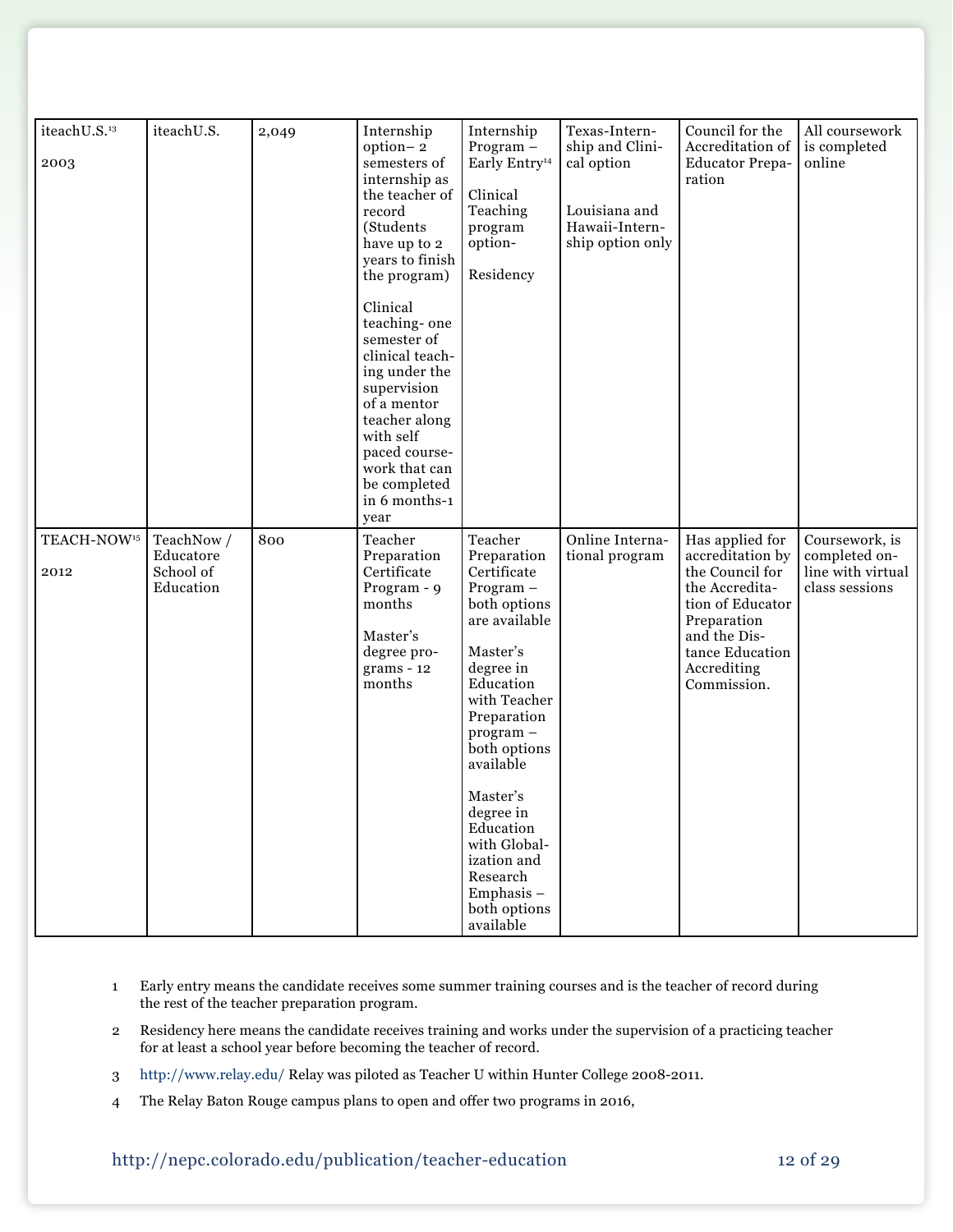<http://www.relay.edu/campuses/baton-rouge>

- 5 The Relay Connecticut campus hopes to open and offer two programs in 2016 by obtaining institutional and licensure approval. <http://www.relay.edu/campuses/connecticut>
- 6 The Relay Denver campus only offers the Teaching Residency Program. <http://www.relay.edu/programs/relay-teaching-residency-denver/admissions>
- 7 The Relay Nashville campus plans to open and offer two programs in 2016. <http://www.relay.edu/campuses/nashville>
- 8 <http://www.relay.edu/programs/relay-teaching-residency-philadelphia-camden/details>
- 9 <http://www.relay.edu/programs/chicago-teaching-residency/details>
- 10 <http://www.matcheducation.org/sposato/overview/>
- 11 <http://gse.hightechhigh.org/teacherInternProgram.php>
- 12 Experienced teachers in the program can apply to take an exam that changes the program completion time from two years into one year. There are some of these students included within the year two enrollment numbers.
- 13 <http://www.iteach.net/>
- 14 The iTeach internship is a different type of early entry program because teachers are not required to complete coursework before they enter the classroom.
- 15 Please see<http://teach-now.com/>

Programs also vary in length and accreditation status. The length of four of the programs ranges from nine months (TEACH-NOW) to two years (HTH, MTR, and Relay). In iTeach, students complete their program in six months to two years depending on the program option selected. And, while all the programs are authorized by the states in which they are located, two are also nationally and/or regionally accredited: iTeach, and Relay by the Council for the Accreditation of Educator Preparation. Relay is also regionally accredited by the Middle States Commission on Higher Education Accreditation.

iTeach offers a teacher education program and a principal certification program in Texas and Louisiana, and the other four (MTR, Relay, TEACH-NOW and HTH) have formed graduate schools of education that offer a range of programs in addition to their initial teacher certification programs, including programs for principals, already certified teachers, and in one case (MTR), for tutors.50

Additionally, all three of the charter-affiliated programs have formed partnerships with other charter schools that share their philosophies. For example, Relay has formed partnerships with additional charter organizations in different cities, such as the Noble charter network in Chicago, which offers the Noble-Relay Teaching Residency. The Boston-based MTR has formed partnerships with charter schools in Dallas, Chicago, Denver, and New Orleans.

One similarity within the group of charter-affiliated programs is that all claim to minimize the division between teacher education coursework and clinical practice that is common in university teacher education programs. For example, it is asserted that in the HTH Intern program, "There is a direct connection between what students learn and do in courses and what's happening in their classrooms."<sup>51</sup>

Another similarity within this group is that the MTR, Relay and HTH programs all use the particular philosophies and preferred teaching methods in their associated charter schools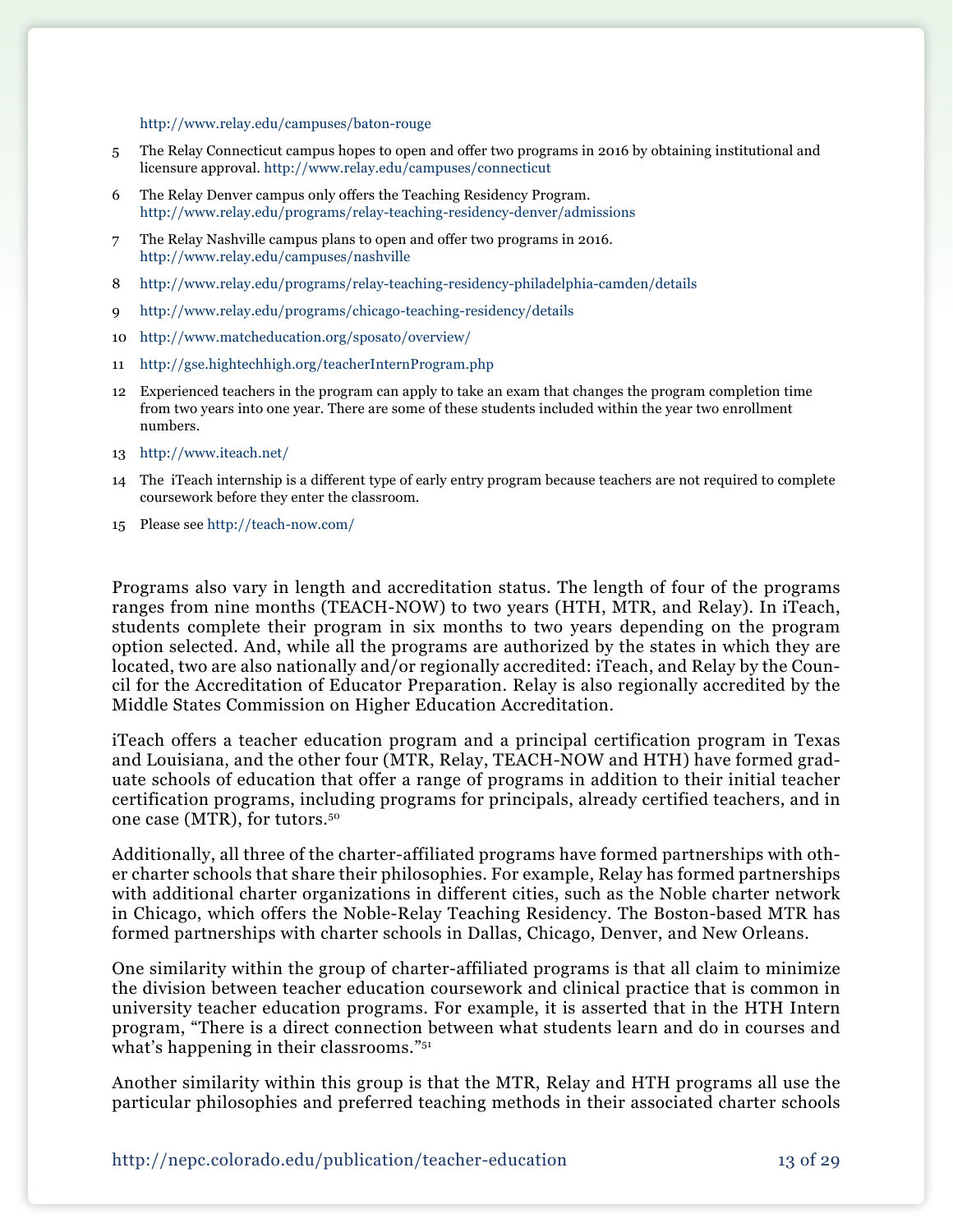as a base for teacher preparation and certification. Each program is, in fact, highly prescriptive about teaching methods. For example, the MTR website states that "The program is direct and prescriptive in its teaching of specific pedagogical moves and habits.<sup>"52</sup> And, not surprisingly, these programs seek and admit candidates who appear philosophically aligned with their respective missions.

Philosophically and practically, however, the charter-affiliated programs overall reflect a variety of visions and goals. Relay and MTR pursue the narrow goal of preparing teachers who can raise students' standardized test scores; therefore, their programs offer instruction in classroom management and teaching strategies focused on raising those scores. Both require graduates to demonstrate a certain level of proficiency in raising student test scores, and both promote their alleged effectiveness to potential applicants and districts and charters schools by claiming that their graduates have proven records of classroom success based on raising test scores. Although it is also affiliated with charter schools, HTH's much broader mission is to prepare reflective teachers who can develop democratic classrooms in socioeconomically diverse schools; it promotes project-based learning as a methodological means

*None of the five independent programs appears to employ more than a few traditional doctorally prepared university teacher educators as instructors.* to that end.

The two programs not affiliated with charters also take a different approach, basing their programs on common set of national teaching standards. The iTeach program and TEACH-NOW use the INTASC Model Core Teaching Standards, developed by the

Council of Chief State School Officers  $(CSSO)^{53}$  and used as the basis for many state standards. Additionally, a central focus in TEACH-NOW's cohort and activity-based program is on preparing teachers to use technology and digital tools in their teaching.

The five programs utilize online instruction to varying degrees. While HTH and MTR provide little or no online instruction, Relay, iTeach, and TEACH-NOW use extensive online instruction, ranging from Relays' approximately 40% of the curriculum housed online to iTeach and TEACH-NOW's online placement of all curriculum except for the clinical component. Some advocates promote online instruction as one way of lowering operational costs and helping to develop a "sustainable business model."54

Another common characteristic among the charter-affiliated programs is that instruction and mentoring are typically provided by teachers who have mastered the methods taught in the program (and used in the charter schools). In the two non-charter-affiliated programs (TEACH-NOW and iTeach), experienced K-12 teachers not affiliated with any particular set of teaching practices provide most of the instruction. This approach stands in contrast to conventional teacher education programs, where clinical instructors of this type are also used but only as an addition to professors and doctoral students. As is the case with other professional schools (law, business, medicine, etc.), these scholar-instructors are also generally former practitioners, but they supplement that practitioner knowledge with research knowledge.

None of the five independent programs appears to employ more than a few traditional doctorally prepared university teacher educators as instructors. In addition, all five programs but particularly those associated with charter schools—claim to provide significantly more feedback and coaching to their teachers than university programs provide (often with video playing a role). HTH also employs student feedback: "student consultants" in the charter schools provide regular observations of and feedback on interns' teaching.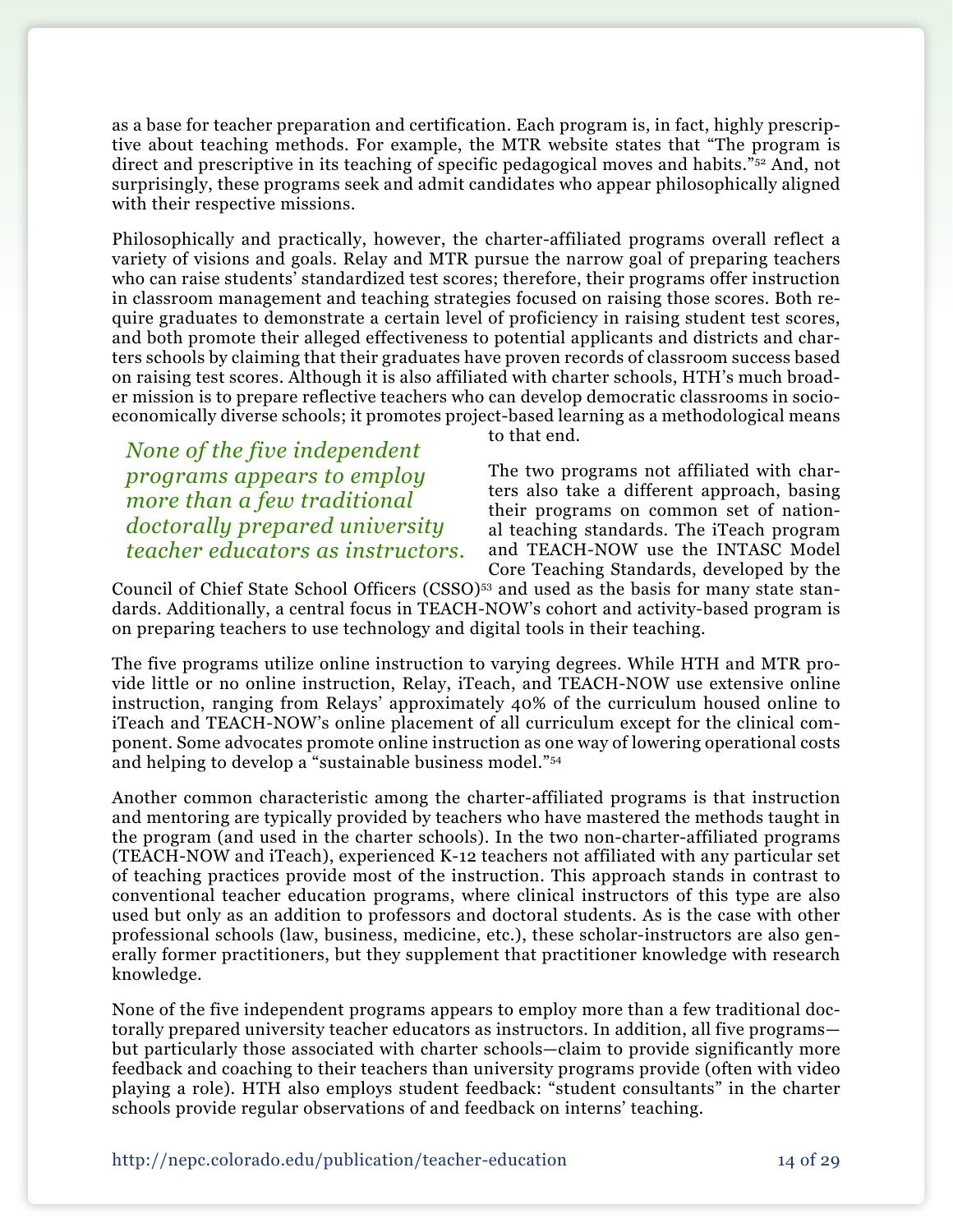Ongoing expansion is yet another common characteristic. Some programs discuss plans relevant to "going to scale" and increasing the number of teachers they prepare in different sites across the U.S., and in one case—TEACH-NOW—even around the world. In 2015, TEACH-NOW leaders stated that globally, they hoped to prepare 10,000 teachers in the next five years.55 Relay began as Teacher-U in 2008 in New York City and soon thereafter expanded to Newark; in 2016 it will operate in 12 sites around the country and has plans to continue growing.56 Both MTR and HTH began by preparing teachers for their own charter schools, but now both have developed additional partnerships to prepare teachers for other charter schools with philosophies and methods similar to their own. iTeach, which began in Texas, has expanded to Louisiana and Hawaii.

With the exception of iTeach, which receives no external funding, all of the programs have received external funding from groups such as the Gates Foundation and the New Schools Venture Fund which, along with many private funders, promote the "scaling up" of programs.57 Julie Mikuta, who was with the New Schools Venture Fund when it first supported MTR and Relay, has been quoted as saying that two motivations for funding such programs were to drive change in the larger field of teacher education and to lower the cost of preparing teachers—so that what individuals pay for a program is appropriate for the salaries they will receive.<sup>58</sup>

## **IV. Peer-Reviewed Syntheses of Research on Teacher Education Pathways**

 Four peer-reviewed syntheses of credible research on various approaches to teacher education spanning more than a decade have reached the same conclusions: credible research has not yet demonstrated one specific approach to teacher education as superior to others.<sup>59</sup> This conclusion regarding insufficient evidence is not the same as a finding that there is no difference. As noted above, despite the frequent assertion by programs themselves (and in the media and the halls of Congress) that research has shown a particular program or programs to consistently produce better teacher and/or student outcomes than others, or that research has shown various types of teacher education to make no practical difference, credible research in fact supports neither of those claims. Instead, these four peer-reviewed syntheses of the existing research on alternative pathways find that key questions about teacher preparation still lack definitive answers.

For example, in 2010 a National Research Council panel of experts reviewed the existing body of research and concluded: "There is currently little definitive evidence that particular approaches to teacher preparation yield teachers whose students are more successful than others."60 In the studies that were reviewed by the panel, success in teaching was measured almost entirely by growth in pupil test scores for teachers who were prepared in different programs. Occasionally, other factors such as classroom management problems were considered. Importantly, the panel report also emphasized that this conclusion about the lack of clear findings

does not mean that the characteristics of pathways do not matter. Rather it suggests research on the sources of variation in preparation such as selectivity, timing, and specific components and characteristics is needed.<sup>61</sup>

The most recent peer-reviewed synthesis of this research, in the American Educational Research Association's 2016 *Handbook of Teaching*, reaches similar conclusions: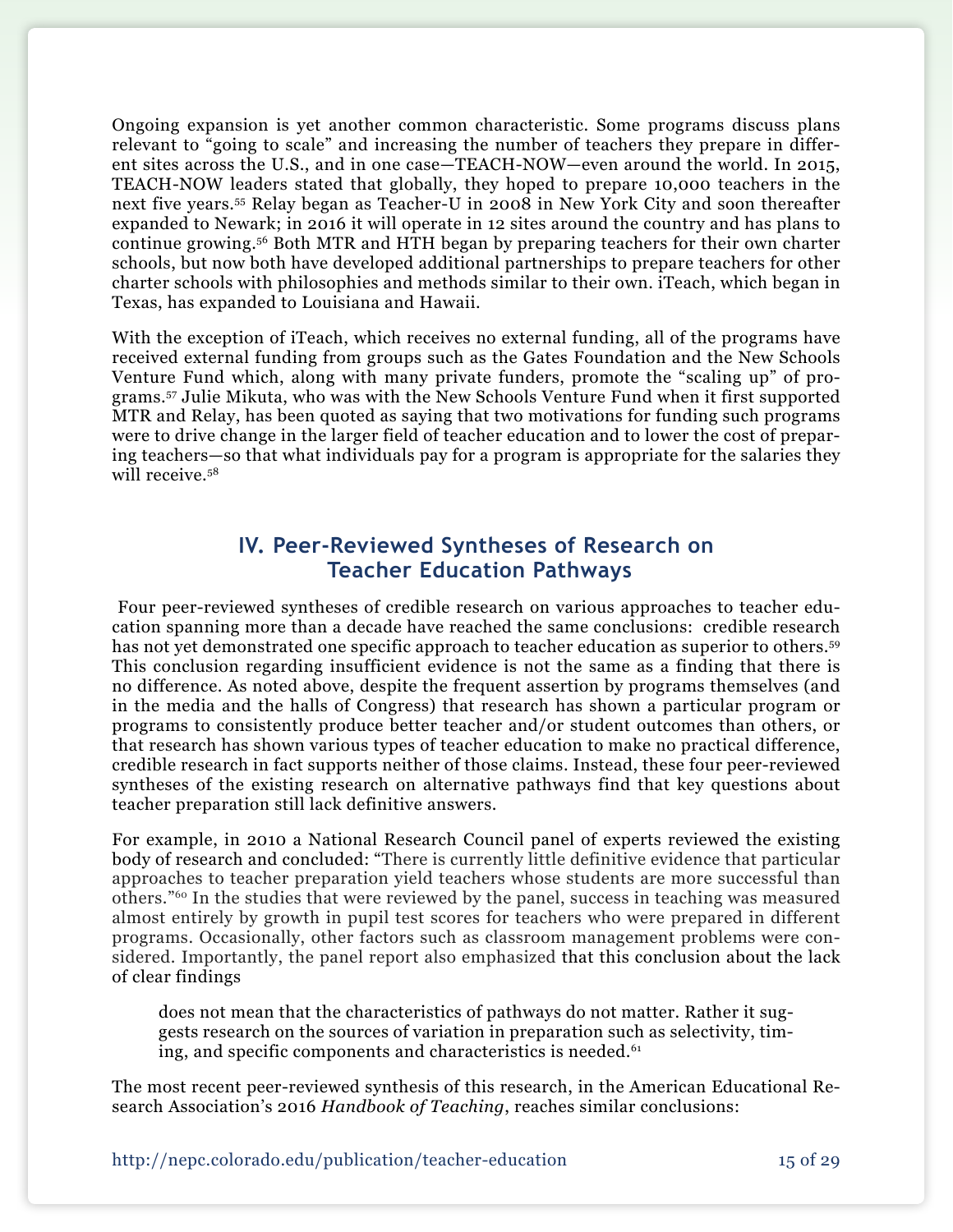Not surprisingly, studies in this line of research, which compared the impact on students' achievement of teachers with alternative certification and/or from "alternative" pathways or compared the impact of teachers from a particular "alternative" program with those from other sources of new teachers, are inconsistent and ultimately inconclusive at a broad level in terms of what they tell us about the effects of particular programs.  $\dots$ <sup>62</sup>

The findings of these two peer-reviewed research syntheses aligned with the conclusions of two earlier syntheses, one sponsored by the American Educational Research Association, and one sponsored by the U.S. Department of Education—that not enough is yet known to gauge comparable merit of programs and approaches.<sup>63</sup>

The fact that all four research syntheses have reached the same conclusions indicates that claims boasting research support for any one approach or program are overstated and inaccurate—as are claims that the type of preparation a teacher candidate receives makes no difference in teacher performance. While much or most of the descriptive material available on independent program websites and in promotional articles in the media proclaim independent pathways to teacher education to be bold, innovative efforts that represent the future of teacher education,<sup>64</sup> credible evidence to support such judgments simply does not appear in existing research.

## **IV. Other Evidence on the Impact of Independent Teacher Education Programs**

There is in fact very little peer-reviewed research that has been conducted on the impact of specific independent teacher education programs. Although some efforts in this vein are in progress,65 only one study was identified in research for this brief. It examined the effects of communicating with families using strategies<sup>66</sup> that are a part of the MTR Curriculum. This study<sup>67</sup> found several positive effects of using MTR methods of teacher-family communication. Specifically, sixth and ninth grade students received a daily phone call and written text message at home during a mandatory summer school program. Such MTR techniques for frequent teacher-family communication increased student engagement as measured by homework completion rates, on-task behavior, and class participation. However, only a single element of a summer school program was examined—shedding little or no light on the impact of the full MTR approach. Beyond this one study, other evidence on the five programs' effectiveness is found only in various claims the programs make about their effectiveness, supported primarily by testimonials from those involved and by non-rigorous claims regarding standardized test scores—the former neither an unbiased nor random sample, the latter an inadequate single measure backed by no solid studies, as discussed below. Additional sources of documentation include other internal measures unique to particular programs.

Programs often cite the graduates' opinions as offering evidence of a program's effectiveness, as in this example from TEACH-NOW:

The TEACH-NOW program provided me a better understanding of effective instructional strategies, collaboration skills, and classroom management. Their 21<sup>st</sup> century platform shapes the minds of educators by pairing a multilayered curriculum with innovative tools and strategies. I walked away with a new view of what differentiation looks like in a classroom and fresh knowledge on how to more effectively reach all of my students. Additionally, I was introduced to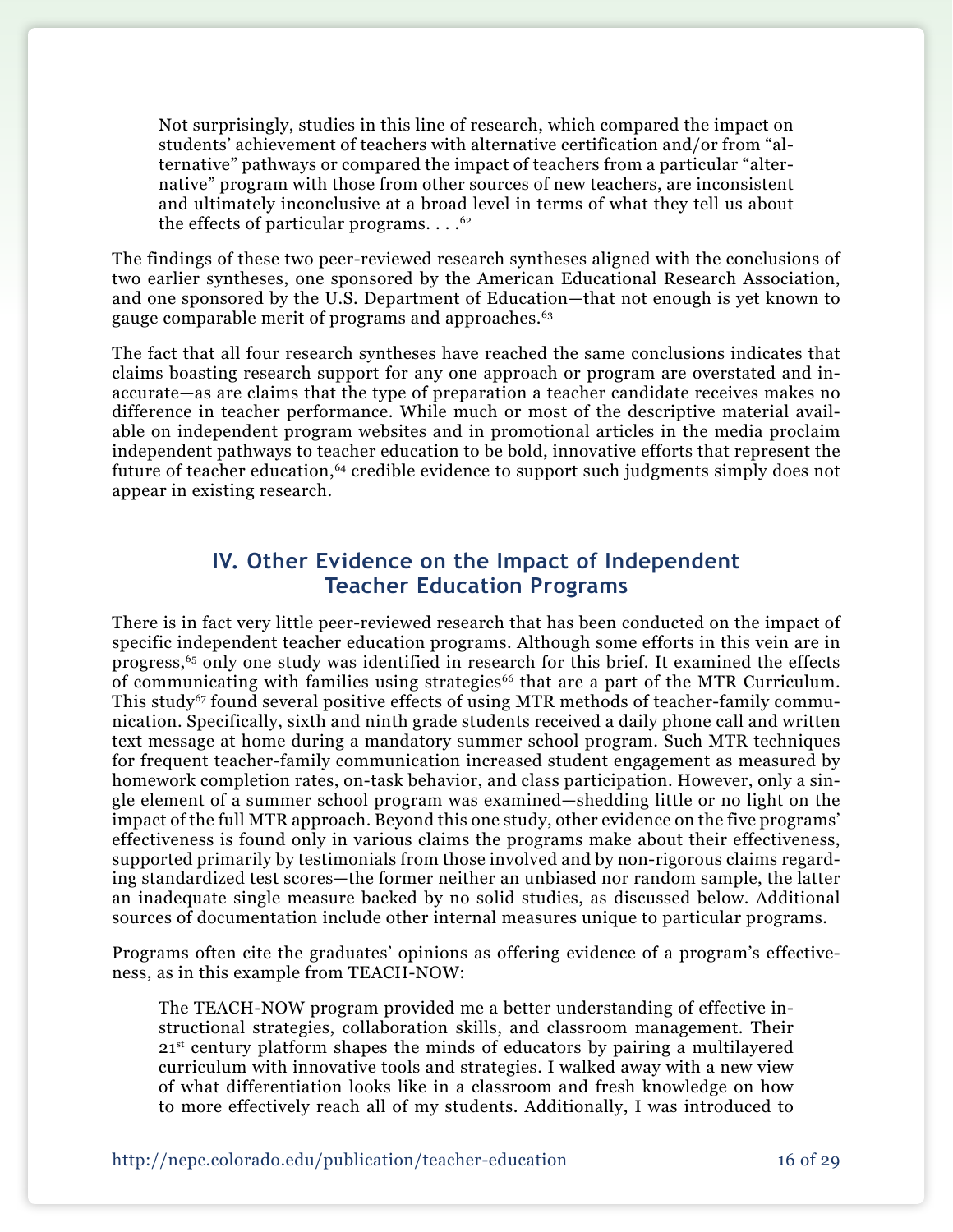several websites, graphic organizers and tools that I was able to use in my classroom. In short, the experience was amazing.<sup>68</sup>

Testimonials have also been reported secondhand by the journalists and advocates of the deregulation of teacher education, who promote the expansion of independent programs and who are often connected to think tanks, advocacy groups, or to the funders. The following example was published in *Education Next*, a journal that is sponsored by the Hoover Institution, Thomas Fordham Institute, and the Harvard Kennedy School Program on Education Policy and Governance.

Many also told me that Relay's lessons have changed their classroom culture. "The culture went from being compliant to being invested," said Max Silverstein, a Penn State business major now teaching in an early childhood classroom at Newark Legacy charter school. I heard the same thing from Alonte Johnson, a Moorehouse College English major who is teaching middle school English at King's Collegiate Center School in Brooklyn. A few days earlier his students designed a seating chart that paired the better and slower readers. "The environment is more interdependent instead of everyone working for me," he said.<sup>69</sup>

Another claim about the effectiveness of independent programs associated with some charter school networks is that student test scores increase in the charter schools where the program graduates teach. While the links between the allegedly successful charter schools and the preparation programs they run are not explicitly made, it is strongly implied that their teacher education programs are high quality because of the record of the charter schools in raising test scores. For example, a Pioneer Institute report on MTR asserted that:

In the 2012-13 school year Match 10<sup>th</sup> graders placed first state-wide among high schools where more than 70 percent of students are low-income: they placed 22<sup>nd</sup> among all 305 high schools in the Commonwealth... Match High School has been cited by the U.S. Department of Education (USDOE) as one of the nation's best charter high schools, and Match Middle School, and High School have both received the prestigious EPIC award, which recognizes value-added proficiency gains by students, for each five years between 2008 and 2012.70

Given the emphasis on raising test scores in MTR's teacher preparation program, information on student test performance can be offered by advocates as indirectly demonstrating that program's effectiveness. But studies such as this, whatever their strengths and weaknesses, were not even designed to evaluate the effectiveness of the underlying teacher preparation programs. No credible causal inferences could possibly be made about the teacher education programs, merely from the charter school evaluations.

Two of the programs (Relay and MTR) also present data from their own internal analyses of their graduates' teaching effectiveness. Relay sets student learning goals for teachers and then asks the teachers to set their own goals within those parameters. At the program's end, teachers discuss results at their master's defenses. Several examples of goals set by Relay teachers in the 2014 cohort are presented on the program website:

(1) On average, my students will achieve a year's worth of growth as measured by the STEP Literacy Assessment; (2) On average, my fifth grade students will achieve 70% mastery of the fifth-grade state science standards; and (3) On average, my students' average writing rubric scores will improve 1.5 levels as measured by a five-point, 6 Traits rubric.<sup>71</sup>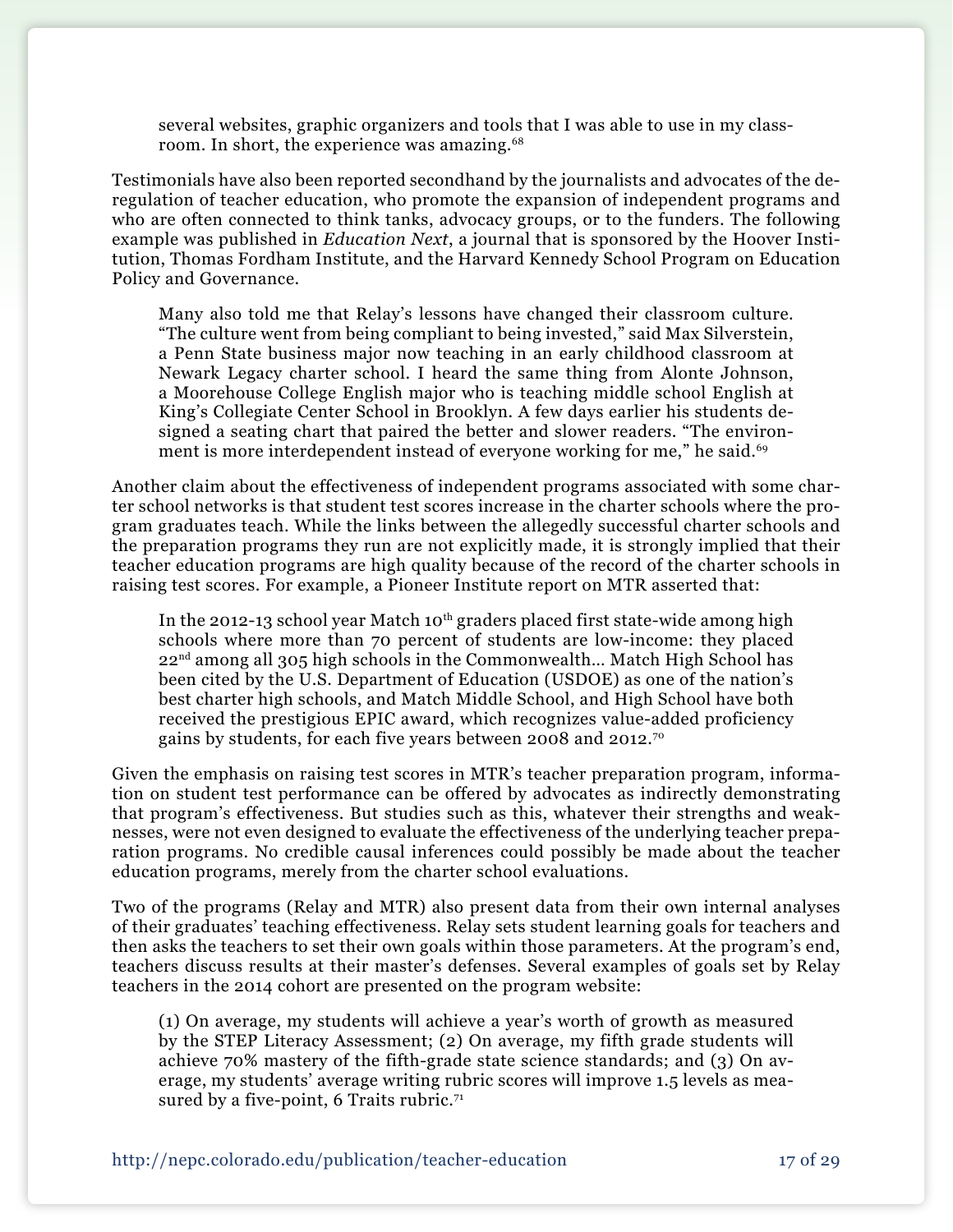Teachers must set both minimum goals in two content areas, and they are encouraged to set ambitious goals in each area. Several examples of teachers' ambitious goals are provided on Relay's website, such as, "At least 80% of my students will meet their student-specific goals in reading as measured by the STEP Literacy Assessment."72

Relay also presents a list of what are termed "notable achievements" of their 2014 cohort in relation to the teachers' goals.73 For example: "94% of graduate students in our New York M.A.T. program met or exceeded their minimum learning goals for students and 54% of them met their ambitious goal in at least one content area related to their teaching placement." The implication is that Relay's teacher preparation is effective because a large percentage of teachers meet minimum achievement goals and many meet ambitious achievement goals.

There is nothing in the design of these internal evaluations though that would support causal inferences attributing the meeting of student achievement targets to the teacher education program. Even in many of the well-funded studies of the impact of alternative pathways into teaching, researchers have been unable to distinguish the effects of the programs studied from those of the individual characteristics candidates bring to the programs and of the contexts in which they teach.74

The Relay website also presents summary data on their graduates' and employers' perspectives about the program. For example, with regard to their graduates' perspectives, it is stated, "Across a variety of indicators, 92% of the graduates in the class of 2014 reported their agreement with the effectiveness of Relay faculty and instruction." With regard to the perceptions of employers (who, keep in mind, are not independent of the Relay program), it is stated, "Across a variety of indicators, 92% of employing school leaders affirmed their satisfaction with the performance of their teachers who were enrolled at Relay."75

MTR also presents vague internal data about its teachers' effectiveness, in its 2014 annual letter from Sposato GSE, the institution in which MTR is situated. The letter claims that "students taught by first-year teachers trained by Sposato grow more than 64% of students with comparable academic histories (many of who are taught by veteran teachers)."<sup>76</sup> A footnote associated with this claim states that evaluation data from three sources during 2010- 2014 were averaged to generate the data supporting this conclusion. These evaluations included: (1) principal evaluations that rate MTR teachers and other teachers in their schools at the end of the school year; (2) students' anonymous evaluations of their teachers; and (3) outside expert evaluations—blind evaluations of MTR graduates and graduates from other programs in the same school after they have been teaching from four to seven months.

*Internal claims and analyses add little or no evidence of these programs' effectiveness.* The evaluators, described as "school leaders and master teachers," observed and scored a lesson based on an internally developed rubric and did not know which were the MTR graduates. MTR did not specify what types of evidence principals, students and outside evaluators offered to document their opinions.

Collecting such internal data is good practice, potentially helping with program improvement. But there are real problems with policymakers using such data to make evaluative judgments. As noted, the validity of internal analyses like those just discussed are open to question and less reliable than evidence based on independent and vetted research efforts. Many questions arise because websites for both Relay and MTR provide minimal information about the specifics of the evaluations and no information about how to obtain more detailed information on the internal assessments.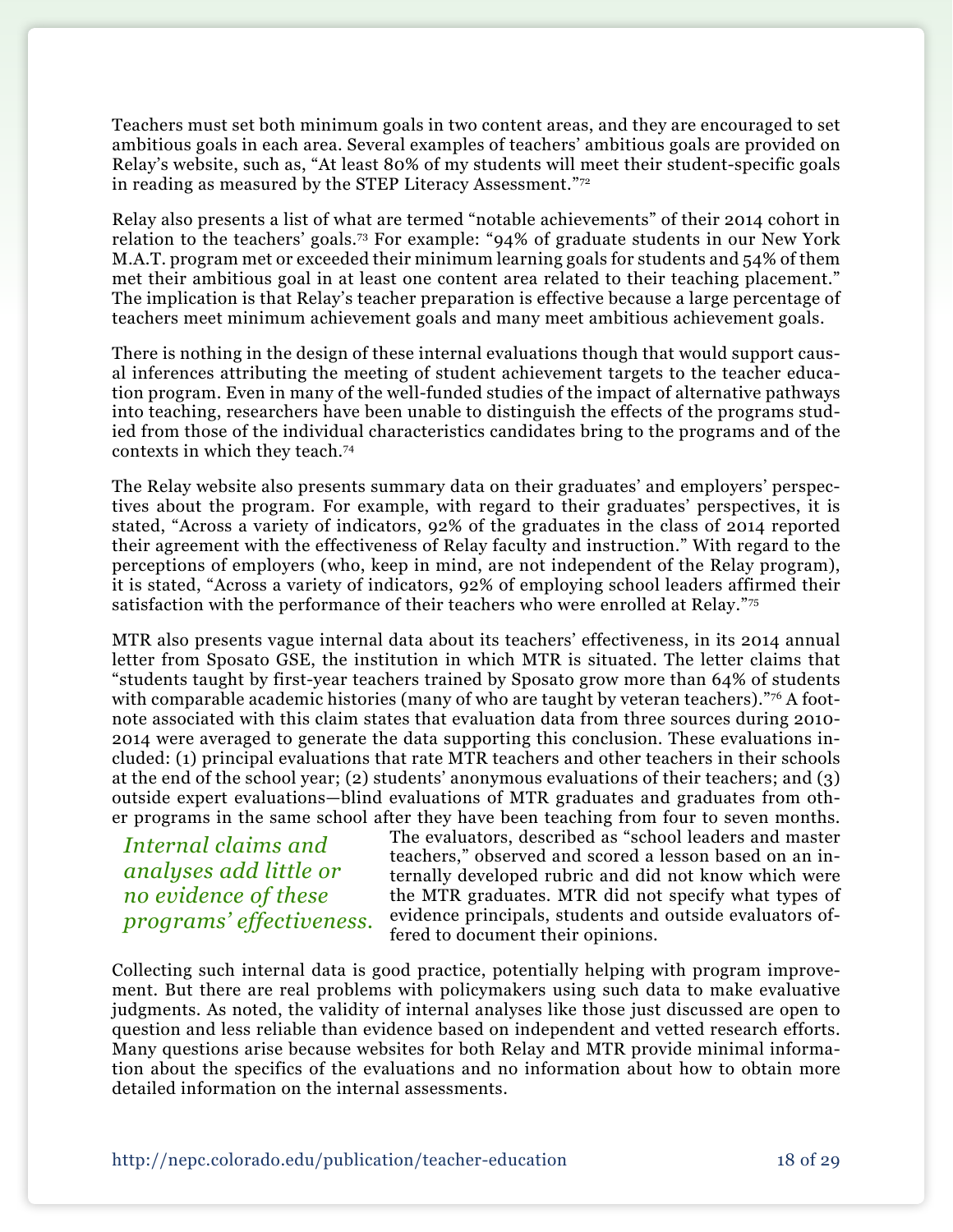Beyond internal assessments, Relay seems to intend to bolster its case for effectiveness with yet one other claim: it asserts that its training approach is based on practices that research has proven effective. The former research director at Relay claimed in an American Enterprise Institute publication that Relay and programs like it (referred to as 2.0 programs) "are deliberately anchored in best practices and insights drawn from classroom and school experience and educational research."77

Relay, for example, has proudly proclaimed that faculty member Doug Lemov's classroom management strategies for "Teaching like a Champion"78 are the core of its curriculum.79 However, Lemov's strategies are based solely on his own observations and conversations with teachers and administrators in various charter schools that he claims are high performing. By any reasonable standard, the assertion that Lemov's strategies represent "best practices" does not possess the kind of rigorous scientific evidence-based validity that is being called for in teacher education programs.<sup>80</sup>

Thus, internal claims and analyses add little or no evidence of these programs' effectiveness. Given that neither program-specific reports nor syntheses of credible research demonstrates the effectiveness of the five programs analyzed (or of others like them), there is no case to be made in support of the current huge investment of resources into such independent programs or their expansion. Rather, as noted earlier, program branding and marketing have co-opted the term "research" and offered misleading summaries of legitimate research findings, all to make a case for "disruptive innovation"81 in teacher education based on ideology rather than evidence.<sup>82</sup>

## **V. What is Meant by Effective, and What are the Costs and Benefits of Various Approaches?**

Studies of the impact of two of the independent programs examined here (MTR and Relay) are currently being conducted by Mathematica and the Center for Education Policy Research at Harvard University. Even if these studies show that graduates of MTR and Relay are able to raise student tests scores to a greater extent than graduates from comparison programs, this would not be sufficient evidence that they are successful programs.<sup>83</sup> Partly, this is because of a lesson from the NCLB era: test scores are a limited measure of success. And partly this is because MTR and Relay have narrowed their focus toward preparing future teachers to succeed on test-score outcomes and, in doing so, have likely sacrificed other areas of teacher preparation.

 Scholars have argued for many years that the quality of teacher education programs should not be gauged by any single measure. Instead, quality should be determined by examining the costs and benefits associated with a variety of outcomes.<sup>84</sup> These would include, for example, considering to what extent graduates of different programs are able to promote higher achievement test scores but also increased socio-emotional learning, aesthetic learning, civic development, creativity, problem solving and critical thinking abilities. $85$ 

Another critical factor is retention: how much do graduates of different programs contribute either to teacher stability in schools or to disruptive "teacher churn"—especially in the high-poverty schools where graduates from the charter-affiliated independent programs primarily teach?86 Little is known in this area, in part because independent teacher education programs are so new that retention data on graduates is lacking. Research on teacher retention in alternative pathways generally is mixed, and it suggests that a complex set of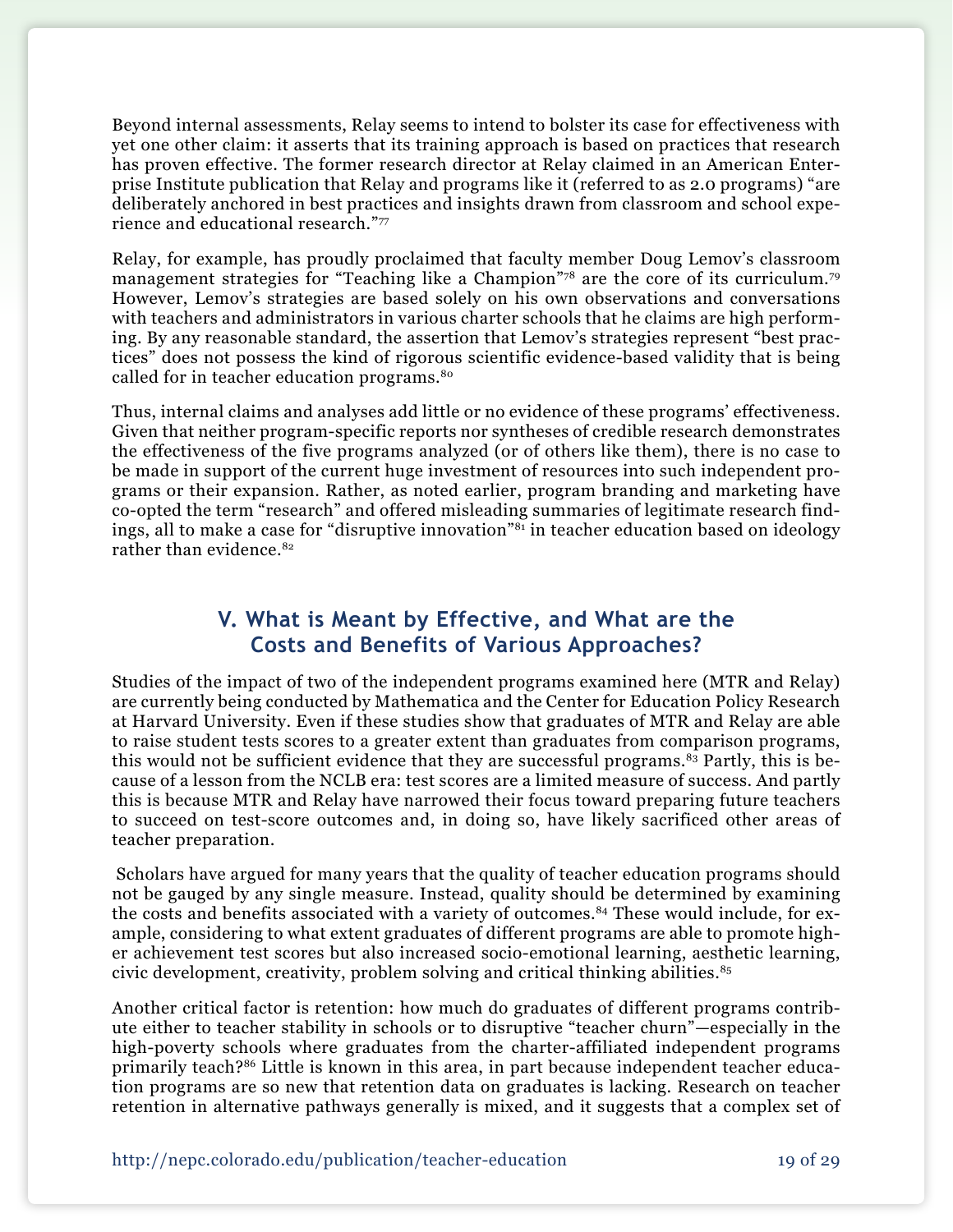factors affect retention outcomes, including the relationships between the characteristics and abilities of the people being prepared, the quality of their preparation, and the conditions in the schools where they teach.<sup>87</sup>

Although claims are made that teacher retention is higher for alternatively certified than traditionally certified teachers, these analyses have not taken into account selection effects and the effects of school contexts. The most recent vetted analysis of teacher retention data nationally using Schools and Staffing Study (SASS) data shows, controlling for school contexts, that alternatively certified teachers are more likely to leave the profession than traditionally certified teachers.<sup>88</sup> In the end though, claims about teacher retention that are not designed to distinguish program effects from *both* selection and school context effects, and that present only unadjusted turnover rates, are not very useful to policymakers.<sup>89</sup> Broad statements about alternative certification programs are also not nearly as useful as analyses of specific programs or types of programs.

In addition, assessment should take into account not only benefits of particular programs but also their costs and unintended consequences. For example, there is clear evidence that one unintended consequence of the recent singular focus on improved test scores has been the narrowing of the curriculum, which has produced a range of negative effects.<sup>90</sup> The same prioritizing of test scores has led to the "no excuses" classroom management practices emphasized in independent programs like MTR and Relay, and research has also demonstrated negative effects of such practices on students.91 Based on studies like these, a singular or overarching focus on raising student test scores often reinforces persistent inequities in public schools.92

Raising student test scores cannot be considered an obvious good that is intrinsically more valuable or desirable than all other goals, especially given that it is already known that such narrow focus demonstrably comes at the cost of other legitimate goals—including the goal of reducing existing opportunity gaps for student learning in high-poverty areas.93 The evidence supports a more nuanced analysis of the costs and benefits associated with a variety of desired outcomes for teachers, students, and schools.

### **VI. Discussion and Recommendations**

Advocates of deregulating teacher education and expanding 2.0 programs argue that university teacher education is a questionable investment, given limited evidence that those university programs are actually are creating effective teachers.94 As noted above, however, the same is true of newer, independent alternatives: there is essentially no evidence of their effectiveness.95 That point applies to the five programs discussed here. That is, not enough is known to reach definitive judgments.

What does exist in the literature, however, is credible evidence about the characteristics of programs that are linked to desired outcomes for teachers and their students, including alternative certification programs.96 One example of a program characteristic that appears to be associated with high-quality programs is program coherence, which includes a shared understanding across the program of the specific goals of the preparation.<sup>97</sup> Other examples of the characteristics of exemplary programs include extended clinical experiences that are carefully developed "to support the ideas and practices presented in simultaneous, closely interwoven coursework," and "curriculum that is grounded in knowledge of child and adolescent development, learning, social contexts, and subject matter pedagogy, taught in the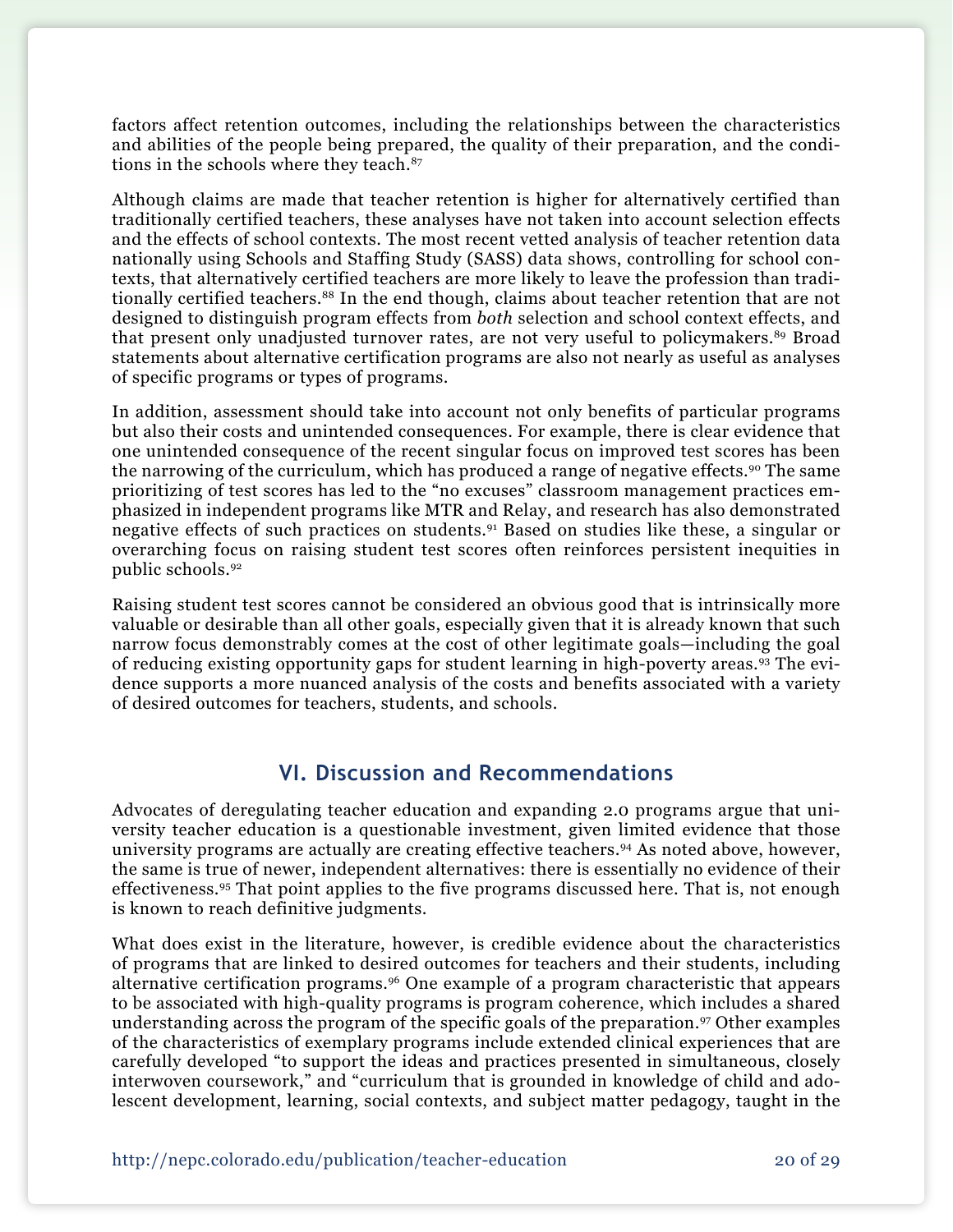#### context of practice."98

In reality, there is as much or more variation in quality *within* program types than there is *across* types (although it does seem reasonable to assume that "quality" and "effectiveness" are likely to be defined very differently by programs focused on "market share" and "going to scale" than by a traditional, university-based program).99 As more is learned about which program features link to which desired outcomes, assessment of programs will be better informed and much more nuanced. Informed judgments about program quality—contemporary apocryphal claims notwithstanding—will have to wait until then. Funding for research that further illuminates the characteristics of high-quality university and non-university programs is an important investment that would help narrow the range of quality in these programs as state and national accreditation accountability systems incorporate what is learned from the research.

The call for more research to identify the characteristics of high-quality teacher education programs should not be interpreted as support for the continued expansion of independent teacher education programs until research somehow settles the issue of their quality. Fundamentally, the question of how high-quality programs should be defined is a question of values informed by, but not determined by, research.

It has been argued that raising students' standardized test scores, in and of itself, should not be taken as the sole measure of success for teachers and teacher education programs. This brief has called for examination of the costs and benefits associated with multiple outcomes.

Given the undisputed evidence of the negative consequences associated with an exclusive focus on raising student test scores such as the narrowing of the curriculum, and negative consequences for students' psychological well-being of some of the controlling and punitive management systems taught to teachers in programs like MTR and Relay, policymakers should be very careful in lending support to non-university programs. The kind of teaching and management techniques that are taught in programs like Relay and MTR have been described as part of a "pedagogy of poverty" that reinforces the gap between those students who have opportunities to interact with knowledge in authentic and meaningful ways and those who do not.<sup>100</sup>

Based on the above analysis, then, it is recommended that:

- • State and federal policymakers should not implement policies and provide funding streams that privilege the development and expansion of independent teacher education programs unless and until substantive credible evidence accrues to support them. There currently is minimal evidence.
- State policymakers should be very cautious in authorizing "teacher preparation" academies" under a provision in the new federal education law (Every Student Succeeds Act, or ESSA). Such authorization would exempt those programs from the higher standards for teacher preparation that states typically seek to enforce for other teacher education programs. Policies should hold all programs to clear, consistent, and high standards.
- Teacher education program quality should be determined by an analysis of the costs and benefits of multiple outcomes associated with the programs. Policymakers should thus reject the argument made by two of these five programs (MTR and Relay) that the sole or overriding indicator of teacher and program quality should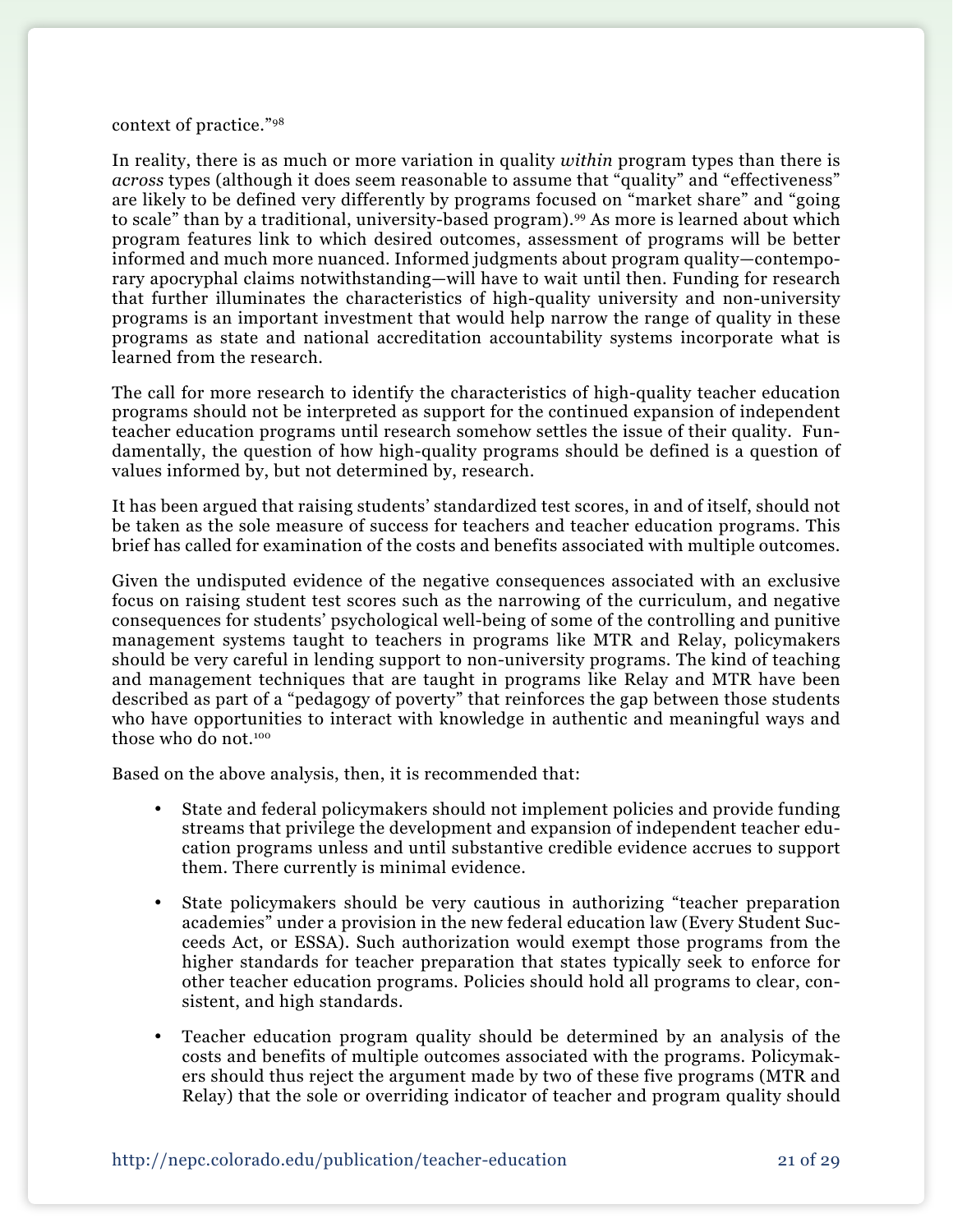be students' standardized test scores.

• State and federal policies that are designed to support the development of independent teacher education programs should include monitoring provisions to ensure that they do not contribute to a stratified system, where teachers serving more economically advantaged communities complete programs in colleges and universities to become professional educators, while teachers serving low-income communities receive only more technical, narrow training on how to implement a defined set of curricular, instructional and managerial guidelines.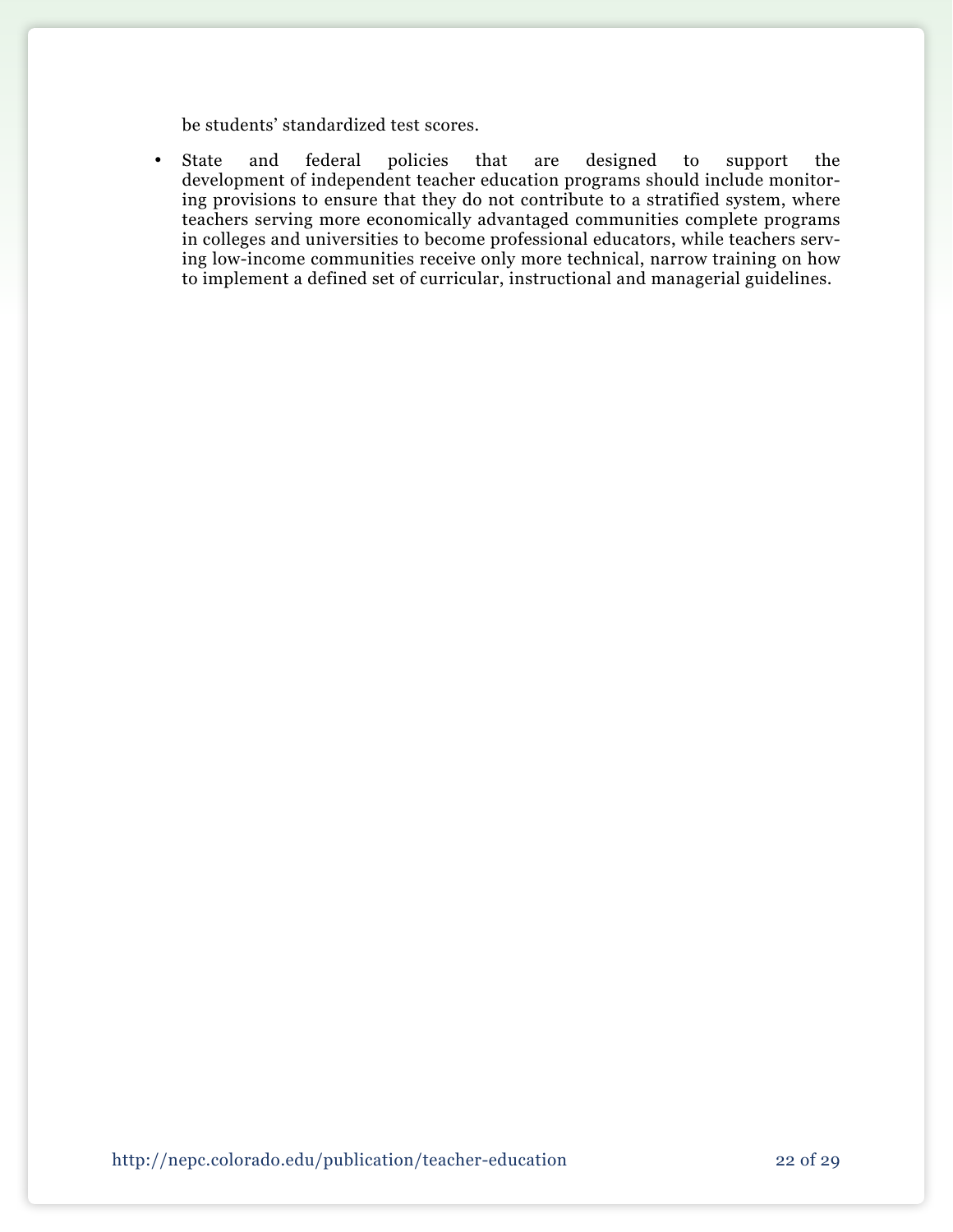## **Notes and References**

- 1 Keller, B. (2013). An industry of mediocrity. *New York Times.* Retrieved October 20, 2013, from [http://www.nytimes.com/2013/10/21/opinion/keller-an-industry-of-mediocrity.html?\\_r=0](http://www.nytimes.com/2013/10/21/opinion/keller-an-industry-of-mediocrity.html?_r=0)
- 2 Fraser. J. (2007*). Preparing America's Teachers: A History*. New York, NY: Teachers College Press.
- 3 Wilson, S. (2014). Innovation and the evolving system of U.S. teacher preparation. *Theory into Practice, 53*, 183-195.
- 4 Gastic, B. (2014). Closing the opportunity gap: Preparing the next generation of effective teachers. In R. Hess & M. McShane (Eds). *Teacher quality 2.0.* Cambridge, (pp. 91-108). Cambridge, MA: Harvard Education Press.
- 5 Information about each program was obtained by reading everything on the program websites including following links and reading reports and articles about the programs. Interviews with a representative of each program were also requested in January 2016. During the winter and spring of 2016, interviews were conducted with a representative from Teach-Now, iTeach, and HTH. Relay and MTR did not respond to repeated requests for an interview, but in July 2016, they verified that there is currently no research available about their programs beyond what is discussed in this brief.
- 6 Currently alternative programs, including those not based at universities, prepare about one third of teachers in the U.S. despite the decline in university program enrollments. [https://title2.ed.gov/Public/42653\\_Title\\_II\\_Infographic\\_Booklet.pdf](https://title2.ed.gov/Public/42653_Title_II_Infographic_Booklet.pdf)
- 7 Darling-Hammond, L., Burns, D., Campbell, C., Goodwin, A.L., Hammerness, K., Low, E.L., McIntyre, A., Sato, M., & Zeichner, K. (2017, in press). *Empowered Educators: How Leading Nations Design Systems for Teaching Quality*. San Francisco, CA: Jossey-Bass.
- Tucker, M.S. (2016). The view from abroad: Does American education suffer from a deficit of innovation. In F.M. Hess & M.Q. McShane (Eds.), *Educational entrepreneurship today* (pp. 95-104)*.* Cambridge, MA: Harvard Education Press.
- 9 U.S. Government Accountability Office (April, 2016). *K12 education: Better use of information could help agencies identify disparities and address racial discrimination.* Washington, D.C: Author. Retrieved July 2, 2016 from<http://gao.gov/products/GAO-16-345>
- 10 Delpit, L. (2012). *Multiplication is for white people: Raising expectations for other people's children.* New York, NY: New Press.
- 11 Different definitions of "alternative certification" programs have been used by policymakers and scholars. Some have defined alternative programs as those other than four or five-year undergraduate programs at colleges and universities while others have included university postbaccalaurate programs within the definition of "traditional programs." Zeichner, K., & Conklin, H. (2005). Teacher education programs. In M. Cochran-Smith & K. Zeichner (Eds.), *Studying teacher education: The report of the AERA Panel on Research and Teacher Education* (pp. 645-735). New York, NY: Routledge. The term "alternative program" is used here in a broad way to include the different definitions that exist in different states. Many scholars have moved away from the use of the term alternative and focus more on the specific characteristics of programs rather than on general labels. Grossman, P. & Loeb, S. (2008) (Eds.). *Alternative routes to teaching: Mapping the new landscape of teacher education.* Cambridge MA: Harvard Education Press.
- 12 Anderson, J. (1988). *The education of Blacks in the south: 1860-1935.* Chapel Hill, N.C: University of North Carolina Press;

Fraser, J. (2007). *Preparing America's teachers: A history.* New York, NY: Teachers College Press;

Maestas, S. (2011). *Children of the Normal School, 60 Years in El Rito, 1909-1969*. Santa Fe, NM: Sunstone Press.

- 13 Fraser. J. (2007*). Preparing America's Teachers: A History*. New York, NY: Teachers College Press.
- 14 Stoddard, T. & Floden, R. (1996). Traditional and alternative routes to teacher certification: Issues,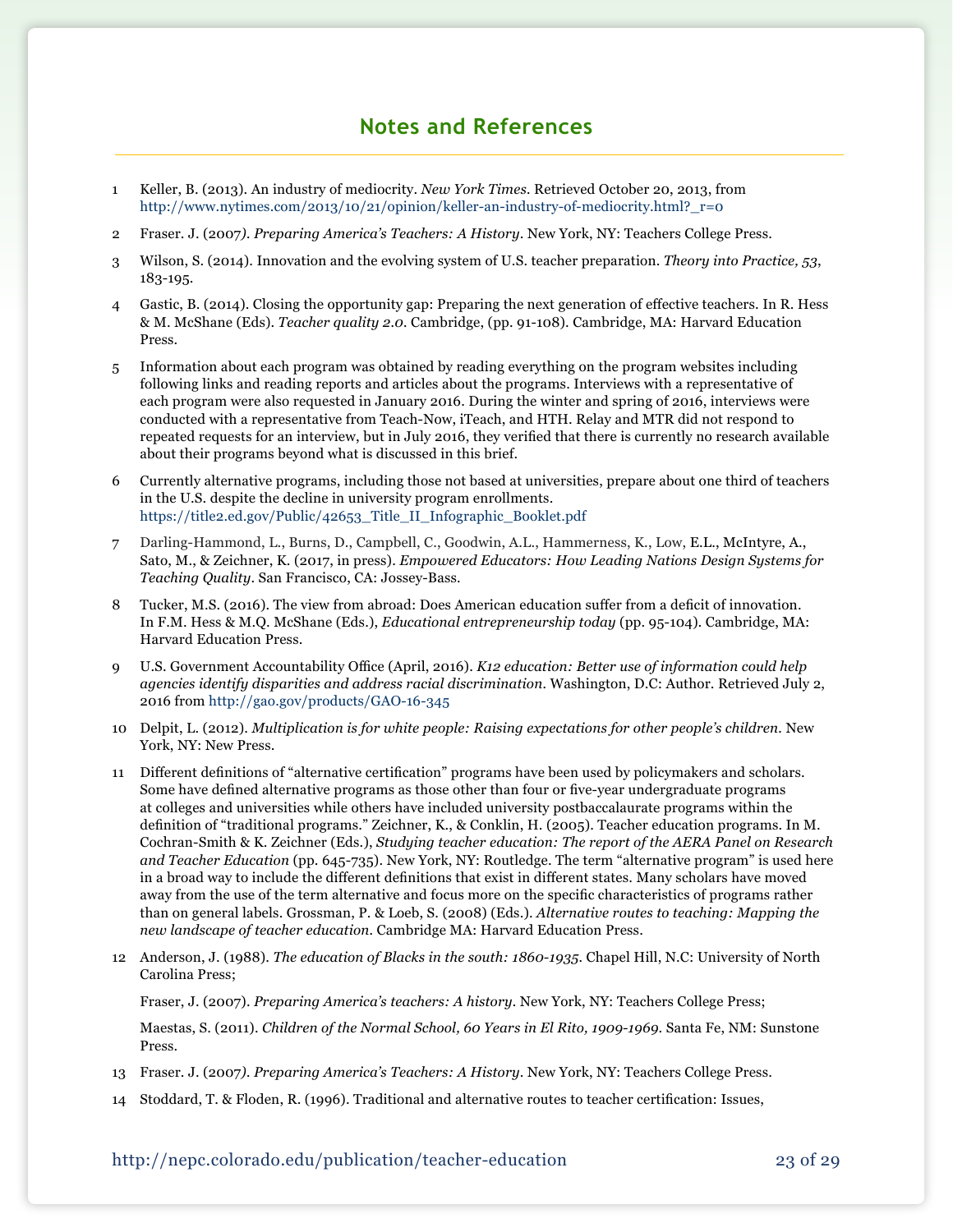assumptions, and misconceptions. In K. Zeichner, S. Melnick, & M.L. Gomez (Eds). *Currents of reform in preservice teacher education* (pp. 80-106). New York, NY: Teachers College Press;

Feistritzer, E. & Haar, C. (2008). *Alternative routes to teaching.* Upper Saddle River, N.J: Pearson;

 Cooperman, S. & Klagholz, L. (1985). New Jersey's alternative route to certification. *Phi Delta Kappan, 66,* 691-695.

- 15 Feistritzer, E. & Haar, C. (2008). *Alternative routes to teaching.* Upper Saddle River, N.J: Pearson.
- 16 Darling-Hammond, L. (1990). Teaching and knowledge: Policy issues posed by alternative certification for teachers. *Peabody Journal of Education, 67*(3), 123-154.
- 17 Feistritzer, E. & Haar, C. (2008). *Alternative routes to teaching.* Upper Saddle River, N.J: Pearson.
- 18 Villegas, A.M. & Irvine, J.J. (2010). Diversifying the teaching force: An examination of major arguments. *Urban Review, 42,* 175-192.
- 19 Corcoran, T. (2009). Human capital policy and the quality of the teacher workforce. In D. Goldhaber and J. Hannaway (Eds). *Creating a new teaching profession.* (pp. 29-52). Washington DC: The Urban Institute.
- 20 Oliver, B. & McKibbin, M. (1985). Teacher trainees: Alternative credentialing in California. *California Journal of Teacher Education, 36*(3), 20-23.
- 21 Haberman, M. (1971). Twenty-three reasons universities can't educate teachers. *Journal of Teacher Education, 22*(2), 133-40.
- 22 Peske, H., & Haycock, K. (2006, June 1). *Teaching inequality: How poor minority students are shortchanged on teacher quality*. Washington, DC: Education Trust.
- 23 Eubanks, E. & Parish, R. (1990). Why does the status quo persist? *Phi Delta Kappan 72*(3), 196-197;

Peske, H. & Haycock, K. (2006, June). *Teaching inequality: How poor and minority children are shortchanged.* Washington, D.C: Education Trust.

- 24 Wisniewski, R. (1986). Alternative programs in the reform of teacher education. *Action in Teacher Education, 8*(2), 37-44.
- 25 Now referred to as TNTP. Both TFA and TNTP continue to partner with universities, but TNTP now also does some of its own preparation and TFA partners with non-university programs like Relay in some locations.
- 26 The repeated approval of a waiver from the highly qualified teacher provision of No Child Left Behind enabled non-university programs to prepare teachers on their own without outsourcing some of the preparation to a college or university. [https://www.washingtonpost.com/news/answer-sheet/wp/2013/08/27/how-the-public](https://www.washingtonpost.com/news/answer-sheet/wp/2013/08/27/how-the-public-is-deceived-about-highly-qualified-teachers/)[is-deceived-about-highly-qualified-teachers/](https://www.washingtonpost.com/news/answer-sheet/wp/2013/08/27/how-the-public-is-deceived-about-highly-qualified-teachers/)
- 27 For example, the Race to the Top Competition led to changes in the certification laws in many states that broadened the definition of who could be authorized to offer teacher education programs. Crowe, E. (2011, March). *Race to the Top and teacher preparation: Analyzing state strategies for ensuring real accountability and fostering program innovation.* Washington, DC: Center for American Progress.
- 28 Alternative certification programs based at IHEs are referred to by the U.S. Department of Education as "Alternative route programs not IHE-based." U.S. Department of Education (2013, April). *Preparing and credentialing the nation's teachers: The secretary's ninth report on teacher quality.* Washington, D.C: Author. Because some of these programs partner with universities, the term "independent" programs will be used here to indicate those alternative programs that do their own preparation of teachers.
- 29 It is frequently argued that teacher shortages are a result of poor or not enough teacher preparation. This assumption has been challenged and it has been argued that the shortages are more a result of teacher attrition caused mostly poor working conditions and other factors other than teacher preparation. Ingersoll, R. (2003, September). *Is there really a teacher shortage?* Seattle, WA: Center for Teaching and Policy, University of Washington.
- 30 Retrieved April 12, 2016 from [http://blogs.edweek.org/edweek/teacherbeat/2016/03/teacher\\_preparation\\_](http://blogs.edweek.org/edweek/teacherbeat/2016/03/teacher_preparation_enrollment_declines.html ) [enrollment\\_declines.html](http://blogs.edweek.org/edweek/teacherbeat/2016/03/teacher_preparation_enrollment_declines.html )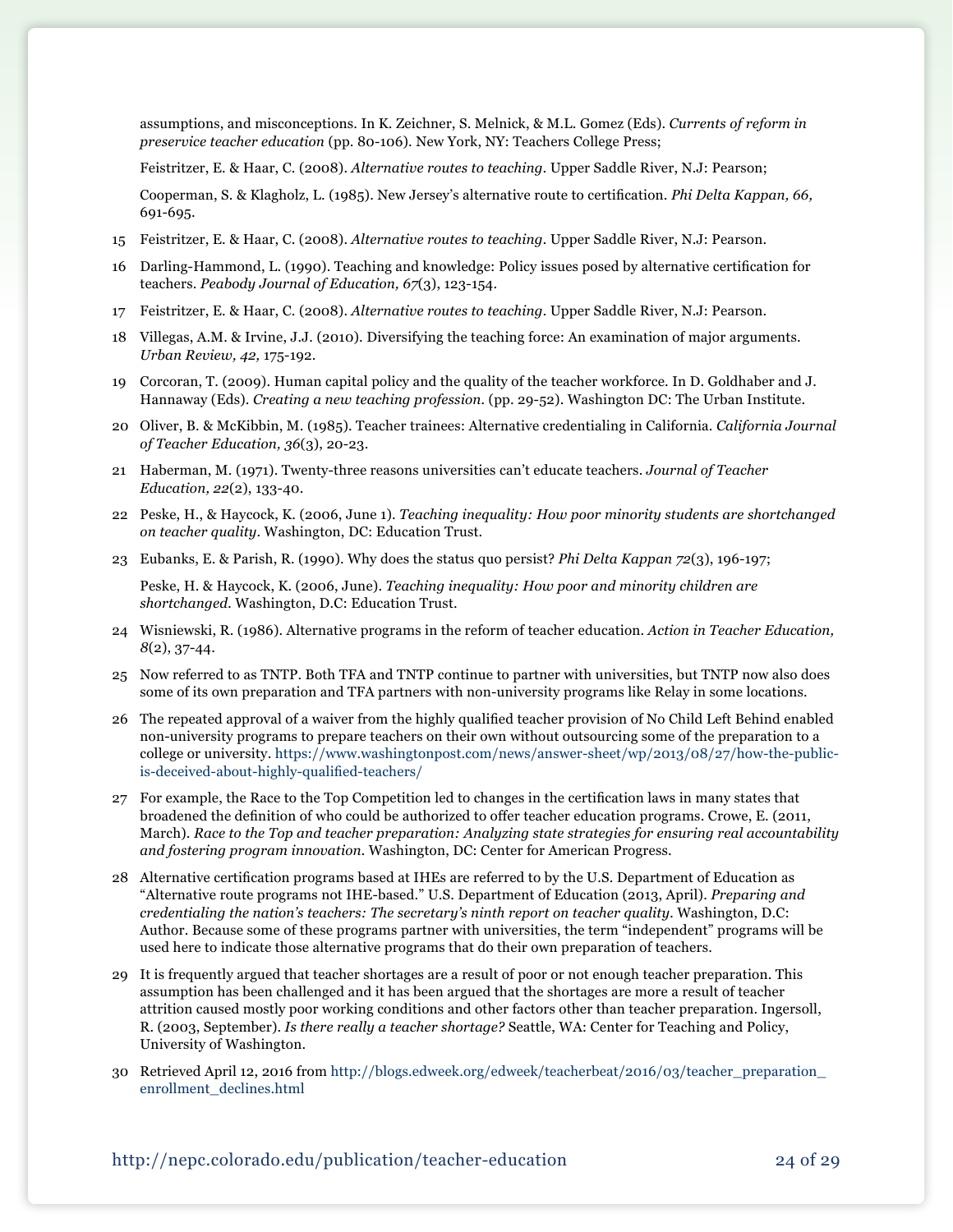- 31 Washington Professional Educator Standards Board Newsletter, June 16, 2016.
- 32 Stitzlein, S.M. & West, C.K. (2014). New forms of teacher education: Connections to charter schools and their approaches. *Democracy and Education, 22*(2). Retrieved December 1, 2014, from [democracyeducationjournal.org/home](http://democracyeducationjournal.org/home )
- 33 Zeichner, K. & Conklin, H.G. (2017). Beyond knowledge ventriloquism and echo chambers: Raising the quality of the debate in teacher education. *Teachers College Record. 119*(4). Retrieved January 5, 2016, from <http://www.tcrecord.org/content.asp?contentid=18148>
- 34 Zeichner, K. (2016). The changing role of universities in U.S. teacher education. In R, Moon (Ed), *Do universities have a role in the education and training of teachers: An international analysis of policy and practice.* (pp. 107-126) Cambridge, U.K: Cambridge University Press.
- 35 Carter, P. & Welner, K. (Eds), (2013). *Closing the opportunity gap: What America must do to give every child an even chance.* New York, NY: Oxford University Press.
- 36 Carey, K. (2009, December 13). 'Teacher U': A new model in employer-led higher education. *The Chronicle of Higher Education.* Retrieved June 24th, 2010, from [http://chronicle.com/article/Teacher-U-A-NewModel-in/49442;](http://chronicle.com/article/Teacher-U-A-NewModel-in/49442)

Chubb, J.E. (2012). *The best teachers in the world: Why we don't have them and how we could.* Stanford, CA: Hoover Institution Press.

- 37 Reckhow, S. (2013). *Follow the money: How foundation dollars change public school politics.* New York, NY: Oxford University Press.
- 38 Zeichner, K. & Pena-Sandoval, C. (2015). Venture philanthropy and teacher education policy in the U.S.: The role of the New Schools Venture Fund. *Teachers College Record, 117*(5), 1-44.
- 39 Hess, F.M. (2002). Break the link. *Education Next, 2*(1). Retrieved July 25, 2008, from [educationnext.org/break-the-link/break-the-link/](http://educationnext.org/break-the-link/break-the-link/)
- 40 Zeichner, K. & Pena-Sandoval, C. (2015). Venture philanthropy and teacher education policy in the U.S.: The role of the New Schools Venture Fund. *Teachers College Record, 117*(5), 1-44.
- 41 Keller, B. (October, 2013). An industry of mediocrity. *New York Times.* Retrieved October 20, 2013, from [http://www.nytimes.com/2013/10/21/opinion/keller-an-industry-of-mediocrity.html?\\_r=0](http://www.nytimes.com/2013/10/21/opinion/keller-an-industry-of-mediocrity.html?_r=0)
- 42 Goodlad, J. (1990). *Teachers for our nation's schools.* San Francisco, CA: Jossey-Bass.;

Holmes Partnership (2007). *The Holmes Partnership trilogy: Tomorrow's teachers, tomorrow's schools, and tomorrow's schools of education.* New York, NY: Peter Lang.;

Labaree, D. (2004). *The trouble with ed schools.* New Haven, CT: Yale University Press.

43 Darling-Hammond, L. (2006). *Powerful teacher education.* San Francisco, CA: Jossey-Bass;

Hollins, E. (2016) (Ed). *Rethinking field experiences in preservice teacher education: Meeting new challenges for accountability.* New York, NY: Routledge;

Grossman, P. (2011). Framework for teaching practice: Brief history of an idea. *Teachers College Record, 113*(12), 2836-2843.

- 44 See additional examples of the misrepresentation of research in Zeichner, K. & Conklin, H. (2017) Beyond knowledge ventriloquism and echo chambers: Improving the quality the debate on teacher education. *Teachers College Record, 119*(4). Retrieved January 5, 2016, from <http://www.tcrecord.org/content.asp?contentid=18148>
- 45 Zeichner, K., & Conklin, H. (2005). Teacher education programs. In M. Cochran-Smith & K. Zeichner (Eds.), *Studying teacher education: The report of the AERA Panel on Research and Teacher Education* (pp. 645- 735). Mahwah, NJ: Lawrence Erlbaum.
- 46 Retrieved August 24, 2016, from <https://www.gpo.gov/fdsys/pkg/CHRG-112hhrg75109/html/CHRG-112hhrg75109.htm>
- 47 Zeichner, K. & Conklin, H. (2017) Beyond knowledge ventriloquism and echo chambers: Improving the quality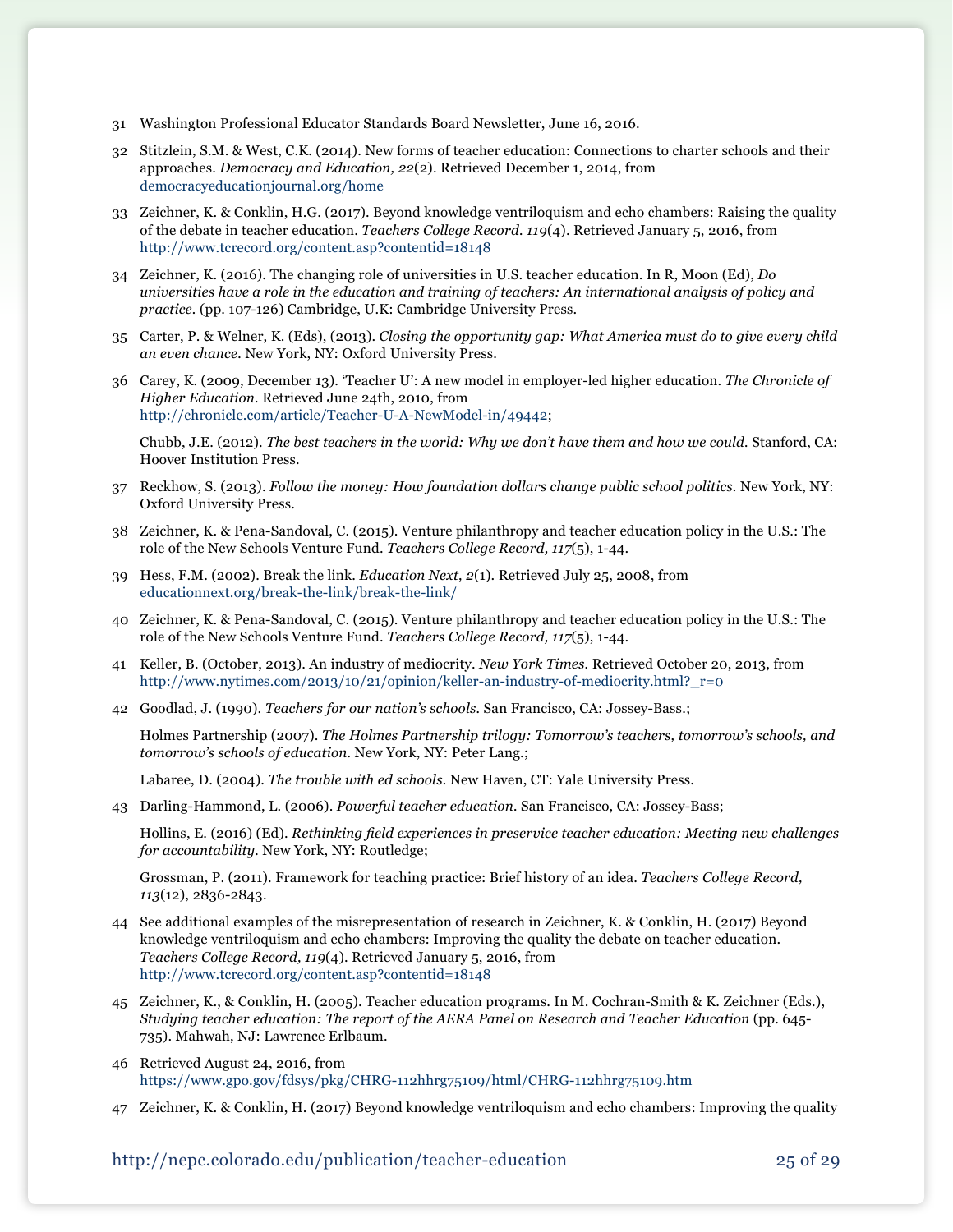the debate on teacher education. *Teachers College Record, 119*(4). Retrieved January 5, 2016, from <http://www.tcrecord.org/content.asp?contentid=18148>

- 48 The Relay residency option is a two-year program where teacher candidates work under the supervision of a mentor teacher for a full academic year. In the traditional Relay model, teachers complete the program while they are serving as teachers of record fully responsible for classrooms.
- 49 Currently, only about one percent of candidates opt for the iTeach clinical option, choosing instead to become a teacher of record without prior training. Personal Communication, June 1, 2016 with Diann Huber, program founder.
- 50 The Relay Graduate School of Education (founded in 2011), Sposato Graduate School of Education (MTR) (founded in 2012), and the HTH Graduate School of Education (founded in 2007) are all authorized to award master's degree by their respective states although only MTR and Relay offer Master's degrees to teacher credential candidates. Teach-Now has also formed an independent School of Education to house its certification programs (Educatore), but it is not affiliated with any particular charter schools.
- 51 Griswold, J. & Riordan, R. (2016). Another innovation from High Tech High- Embedded teacher training, *Phi Delta Kappan, 97*(7), 25-29.
- 52 Retrieved July 10, 2016 from <http://www.sposatogse.org/about/overview/>
- 53 Retrieved August 15, 2016 from [http://www.ccsso.org/resources/publications/InTasc\\_model\\_core\\_teaching\\_](http://www.ccsso.org/resources/publications/InTasc_model_core_teaching_standards_and_learning_progressions_for_teachers_10.html) [standards\\_and\\_learning\\_progressions\\_for\\_teachers\\_10.html;](http://www.ccsso.org/resources/publications/InTasc_model_core_teaching_standards_and_learning_progressions_for_teachers_10.html)

[http://www.ccsso.org/resources/publications/InTasc\\_model\\_core\\_teaching\\_standards\\_and\\_learning\\_](http://www.ccsso.org/resources/publications/InTasc_model_core_teaching_standards_and_learning_progressions_for_teachers_10.html ) [progressions\\_for\\_teachers\\_10.html](http://www.ccsso.org/resources/publications/InTasc_model_core_teaching_standards_and_learning_progressions_for_teachers_10.html )

- 54 Arnett, T. (2015, June). *Startup teacher education.* Redwood City, CA: Clayton Christensen Institute for Disruptive Innovation. (p.2). Retrieved June 29, 2016, from <http://www.christenseninstitute.org/wp-content/uploads/2015/06/Startup-Teacher-Education.pdf>
- 55 Brenneman, R. (2015, September 2). New online teacher-certification program plans for rapid expansion. *Education Week*. Retrieved September 8, 2015, from [http://blogs.edweek.org/edweek/teacherbeat/2015/09/](http://blogs.edweek.org/edweek/teacherbeat/2015/09/teach-now-online-certification-scaling-up.html?r=59094252) [teach-now-online-certification-scaling-up.html?r=59094252](http://blogs.edweek.org/edweek/teacherbeat/2015/09/teach-now-online-certification-scaling-up.html?r=59094252)
- 56 The growth of the Relay and MTR models includes expansion internationally to countries like UK and South Africa.<http://www.instill.education/>and [http://www.ippr.org/files/publications/pdf/beyond-the-plateau\\_](http://www.ippr.org/files/publications/pdf/beyond-the-plateau_July2016.pdf?noredirect=1) [July2016.pdf?noredirect=1](http://www.ippr.org/files/publications/pdf/beyond-the-plateau_July2016.pdf?noredirect=1)
- 57 Zeichner, K. & Pena-Sandoval, C. (2015). Venture philanthropy and teacher education policy in the U.S: The role of the New Schools Venture Fund. *Teachers College Record, 117*(5), 1-44.
- 58 Candal, C. (2014, February). *Matching excellent students to excellent teachers: How a Massachusetts charter school organization innovates with teacher preparation.* Boston, MA: Pioneer Institute.
- 59 Cochran-Smith, M. & Villegas, A.M. (2016). Research on teacher preparation: Charting the landscape of a sprawling field. In D. Gitomer & C. Bell (Eds.), *Handbook of Research on Teaching (5thed.).*(pp. 439- 538) Washington, DC: American Educational Research Association;

National Research Council. (2010). *Preparing teachers: Building evidence for sound policy.* Committee on the Study of Teacher Preparation Programs in the United States, Center for Education. Division of Behavioral and Social Sciences and Education. Washington, DC: The National Academies Press;

Wilson, S.; Floden, R. & Ferrini-Mundy, J. (2001). *Teacher preparation research: Content knowledge, gaps, and recommendations*. Washington, DC: U.S. Department of Education;

Zeichner, K., & Conklin, H. (2005). Teacher education programs. In M. Cochran-Smith & K. Zeichner (Eds.), *Studying teacher education: The report of the AERA Panel on Research and Teacher Education* (pp. 645- 735). Mahwah, NJ: Lawrence Erlbaum.

60 National Research Council. (2010). *Preparing teachers: Building evidence for sound policy.* Committee on the Study of Teacher Preparation Programs in the United States, Center for Education. Division of Behavioral and Social Sciences and Education Washington, DC: The National Academies Press, 41-42.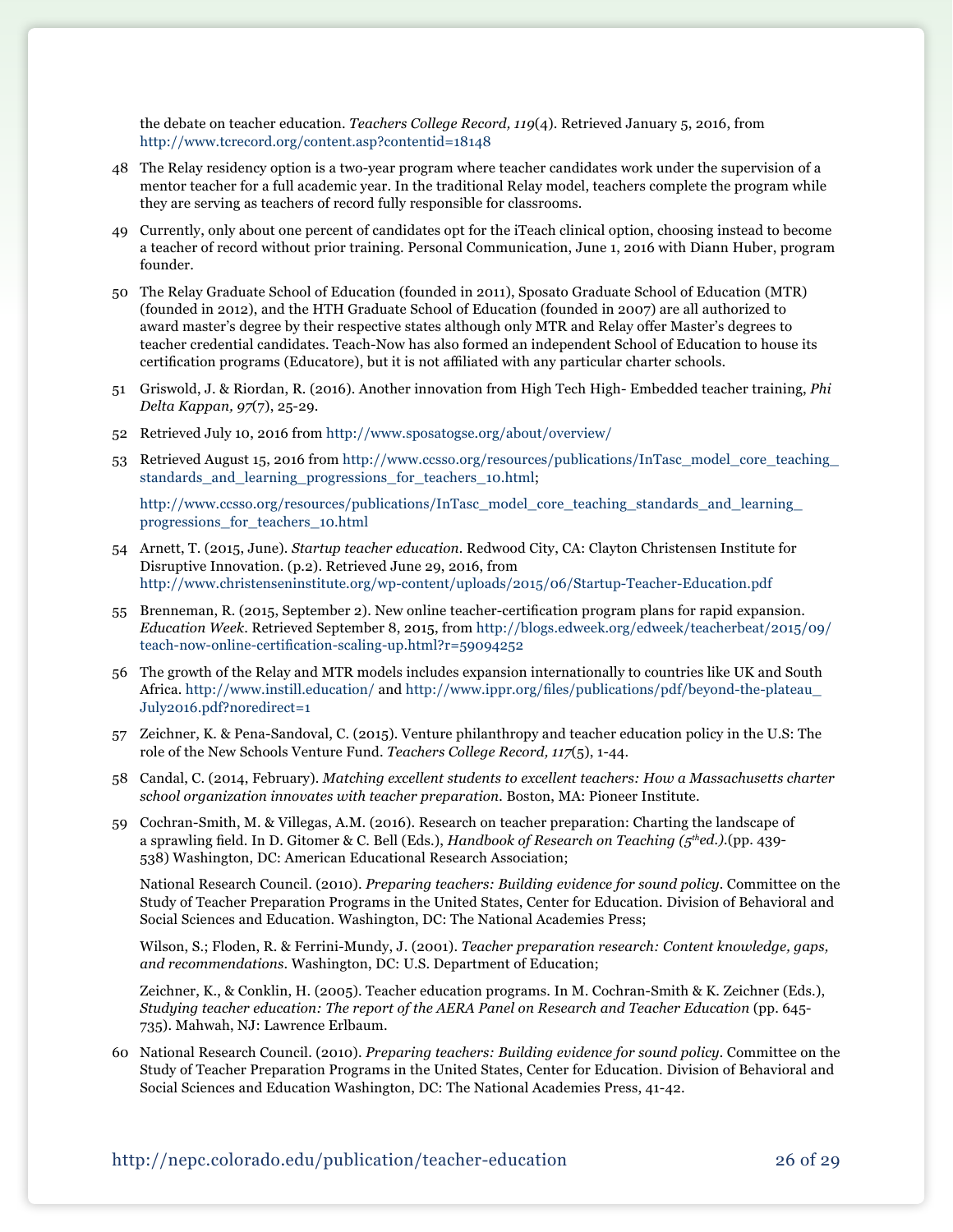- 61 National Research Council. (2010). *Preparing teachers: Building evidence for sound policy.* Committee on the Study of Teacher Preparation Programs in the United States, Center for Education. Division of Behavioral and Social Sciences and Education Washington, DC: The National Academies Press, 2.
- 62 Cochran-Smith, M. & Villegas, A. M. (2016). Research on teacher preparation: Charting the landscape of a sprawling field. In D. Gitomer & C. Bell (Eds.), *Handbook of Research on Teaching (5thed.).* (p. 453) Washington, DC: American Educational Research Association.
- 63 Zeichner, K., & Conklin, H. (2005). Teacher education programs. In M. Cochran-Smith & K. Zeichner (Eds.), *Studying teacher education: The report of the AERA Panel on Research and Teacher Education* (pp. 645- 735). Mahwah, NJ: Lawrence Erlbaum;

Wilson, S., Floden, R., & Ferrini-Mundy, J. (2001). *Teacher preparation research: Content knowledge, gaps, and recommendations*. Washington, DC: U.S. Department of Education.

64 Gastic, B. (2014). Closing the opportunity gap: Preparing the next generation of effective teachers. In R. Hess & M. McShane (Eds), *Teacher quality 2.0.* Cambridge, MA: Harvard Education Press;

Kronholz, J. (2012). A new type of ed school: Linking candidate success to student success. *Education Next. 12*(4). Retrieved March 15, 2013, from <http://educationnext.org/a-new-type-of-ed-school/>;

Schorr, J. (2012). A revolution begins in teacher education. *Stanford Social Innovation Review.* Retrieved August 9, 2014 from [http://www.ssireview.org/articles/entry/a\\_revolution\\_begins\\_in\\_teacher\\_prep](http://www.ssireview.org/articles/entry/a_revolution_begins_in_teacher_prep);

The Economist (June, 2016). Teaching the teachers. *Economist.* Retrieved on August 1, 2016 from [http://www.economist.com/news/briefing/21700385-great-teaching-has-long-been-seen-innate-skill](http://www.economist.com/news/briefing/21700385-great-teaching-has-long-been-seen-innate-skill-reformers-are-showing-best)[reformers-are-showing-best](http://www.economist.com/news/briefing/21700385-great-teaching-has-long-been-seen-innate-skill-reformers-are-showing-best)

- 65 Mathematica is currently conducting a study of the effectiveness of graduates of Relay teaching in New York City on student test scores in reading and language arts. Also, the Center for Education Policy Research at Harvard Graduate School of Education is conducting a study of the graduates of the Match Teacher Residency in comparison with the graduates of other teacher education programs. At this time, no findings have been shared publicly from either study.
- 66 Goldstein, M. (2013). *Phoning Parents.* Boston, MA: Match Education.
- 67 Kraft, M. & Dougherty, S. (2013). The effect of teacher-family communication on student engagement: Evidence from a randomized field experiment. *Journal of Research on Educational Effectiveness, 6*(3), 199- 222.
- 68 Statement from program graduate Samantha Koonce, District of Columbia, U.S. Retrieved July 20, 2016, from <http://teach-now.com/case-studies/>
- 69 Kronholz, J. (2012). A new type of Ed school: Linking candidate success to student success. *Education Next, 12*(4)*.* Retrieved June 1, 2013 from <http://educationnext.org/a-new-type-of-ed-school/>
- 70 Candal, C, (2014, February). *Matching students to excellent teachers: How a Massachusetts charter school innovates with teacher preparation.* Boston, MA: Pioneer Institute.
- 71 Retrieved July 18, 2016, from <http://www.relay.edu/about/results>
- 72 Retrieved July 18, 2016, from <http://www.relay.edu/about/results>
- 73 Retrieved May 25, 2016, from <http://www.relay.edu/research/impact/institutional-assessment> [http://www](http://www-cloud.relay.edu/research/Public%20Information_SGA_Final_2016.pdf)[cloud.relay.edu/research/Public%20Information\\_SGA\\_Final\\_2016.pdf](http://www-cloud.relay.edu/research/Public%20Information_SGA_Final_2016.pdf)
- 74 National Research Council. (2010). *Preparing teachers: Building evidence for sound policy.* Committee on the Study of Teacher Preparation Programs in the United States, Center for Education. Division of Behavioral and Social Sciences and Education Washington, DC: The National Academies Press.
- 75 Retrieved July 18, 2016, from <http://www.relay.edu/research/impact/publicinformation>
- 76 Retrieved June 1, 2016, from<http://www.sposatogse.org/annual-letter/>
- 77 Gastic, B. (2014). Closing the opportunity gap: Preparing the next generation of effective teachers. In R. Hess & M. McShane (Eds), *Teacher quality 2.0.* (p. 96). Cambridge, MA: Harvard Education Press.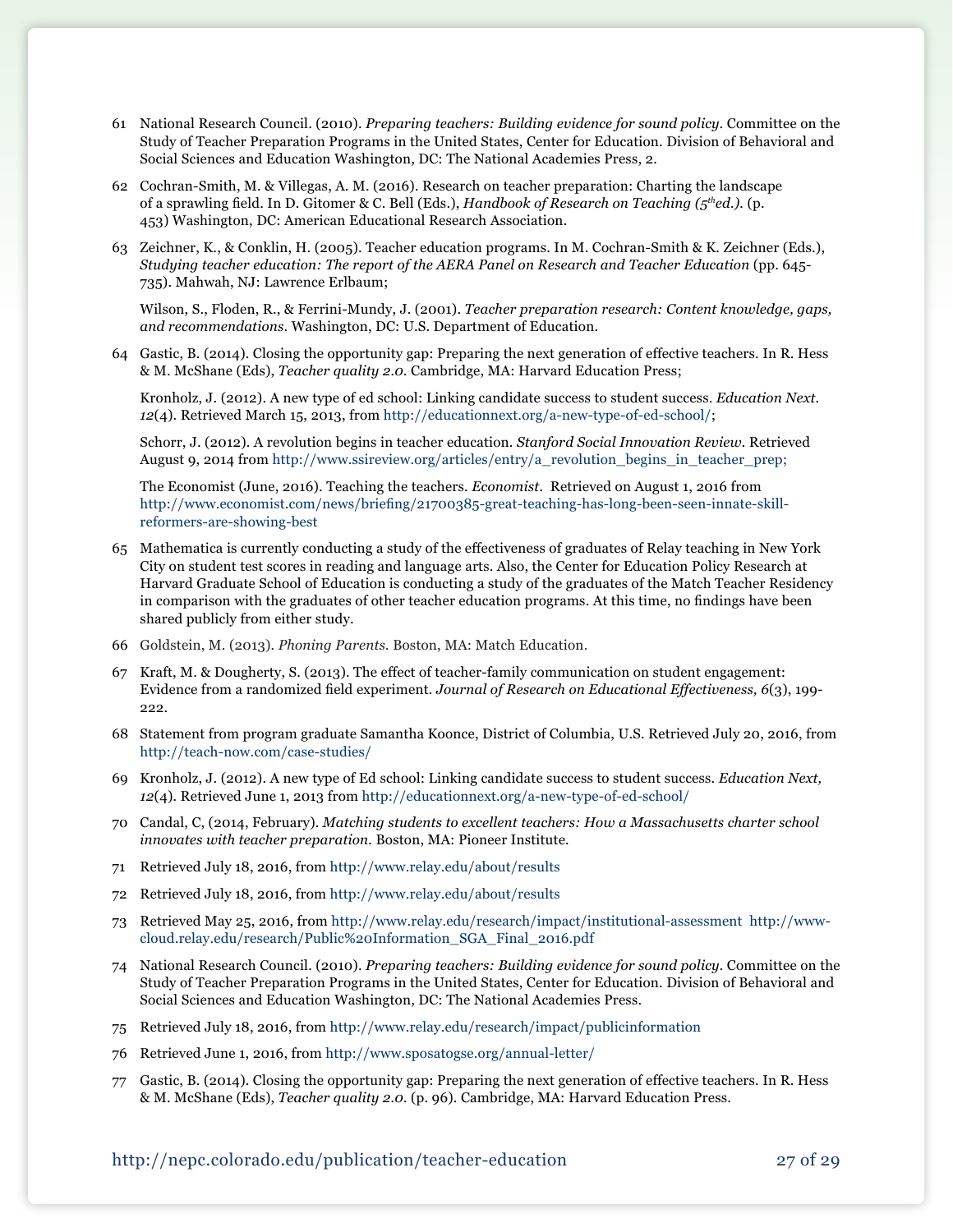- 78 Lemov, D. (2010). *Teach like a champion: 49 techniques that put students on the path to college (K–12).* San Francisco, CA: Jossey-Bass.
- 79 Otterman, S. (2011, July 21). Ed schools' pedagogical puzzle. *The New York Times.* Retrieved July 24, 2011 from [http://www.nytimes.com/2011/07/24/education/edlife/edl-24teacher-t.html?pagewanted=all&\\_r=0](http://www.nytimes.com/2011/07/24/education/edlife/edl-24teacher-t.html?pagewanted=all&_r=0)
- 80 Pianta, R.C. (2011, November). *Teaching children well: New evidence-based approaches to teacher professional development and training.* Washington, DC: Center for American Progress.
- 81 Schorr, J. (2012). A revolution begins in teacher education. *Stanford Social Innovation Review.* Retrieved August 19, 2013 from [http://www.ssireview.org/articles/entry/a\\_revolution\\_begins\\_in\\_teacher\\_prep;](http://www.ssireview.org/articles/entry/a_revolution_begins_in_teacher_prep)

Liu, M. (2013). Disrupting teacher education. *Education Next, 13*(3). Retrieved August 24, 2016 from <http://educationnext.org/disrupting-teacher-education>

- 82 Zeichner, K. & Conklin, H. (2017) Beyond knowledge ventriloquism and echo chambers: Improving the quality the debate on teacher education. *Teachers College Record, 119*(4). Retrieved January 5, 2016, from <http://www.tcrecord.org/content.asp?contentid=18148>
- 83 Zeichner, K. & Conklin, H.G. (2017). Beyond knowledge ventriloquism and echo chambers: Raising the quality of the debate in teacher education. *Teachers College Record. 119*(4). Retrieved January 5, 2016, from <http://www.tcrecord.org/content.asp?contentid=18148>
- 84 Levin, H. M. (1980). Teacher certification and the economics of information. *Educational Evaluation and Policy Analysis, 2*(4), 5-18;

Feuer, M., Floden, R., Chudowsky, N., & Ahn, J. (2013) *Evaluation of teacher education programs: Purposes, methods, and policy options.* Washington, DC: National Academy of Education.

- 85 Goodlad, J. (2004). *A place called school. (2nd edition).* New York, NY: McGraw Hill.
- 86 Ronfeldt, M., Loeb, S., & Wycoff, J. (2013, February). How teacher turnover harms student achievement. *American Educational Research Journal, 50*(1), 4-36.
- 87 Grossman, P. & Loeb, S. (2008) (Eds.). *Alternative routes to teaching: Mapping the new landscape of teacher education.* Cambridge MA: Harvard Education Press.
- 88 Redding, C. & Smith, T.M. (in press). Easy in, easy out: Are alternatively certified teachers turning over at increased rates? *American Educational Research Journal.* Retrieved August 9, 2016, from [http://aer.sagepub.](http://aer.sagepub.com.offcampus.lib.washington.edu/content/early/2016/06/17/0002831216653206.full.pdf+html) [com.offcampus.lib.washington.edu/content/early/2016/06/17/0002831216653206.full.pdf+html](http://aer.sagepub.com.offcampus.lib.washington.edu/content/early/2016/06/17/0002831216653206.full.pdf+html)
- 89 Grissom, J. (2008). But do they stay? Addressing issues of teacher retention through alternative certification. In P. Grossman & S. Loeb (Eds.), *Alternative routes to teaching: Mapping the new landscape of teacher education.* (pp. 129-156). Cambridge, MA: Harvard Education Press.
- 90 Berliner, D. (2011). Rational responses to high-stakes testing: The case of curriculum narrowing and the harm that follows. *Cambridge Journal of Education, 41*(3), 287-302.
- 91 Goodman, J. (2013). Charter management organizations and the regulated environment: Is it worth the price? *Educational Researcher, 42*(2), 89-96.
- 92 Rose, M. (2013). The mismeasure of teaching and learning: How contemporary school reform fails the test. In M.B. Katz & M. Rose (Eds.), *Public education under siege* (pp. 9-20). Philadelphia, PA: University of Pennsylvania Press;

Kozol, J. (2005). *The shame of American education: The restoration of apartheid schooling in America*. New York, NY: Crown Publishers;

American Psychological Association (2012, August). *Ethnic and racial disparities in education: Psychology's contributions to understanding and reducing disparities.* Washington, DC: American Psychological Association. Retrieved August 5, 2016, from <https://www.apa.org/ed/resources/racial-disparities.pdf>

93 Berliner, D. (2011). Rational responses to high-stakes testing: The case of curriculum narrowing and the harm that follows. *Cambridge Journal of Education, 41*(3), 287–302;

Tienken, C. & Zhao, Y. (2013). How common standards and standardized testing widen the opportunity gap.